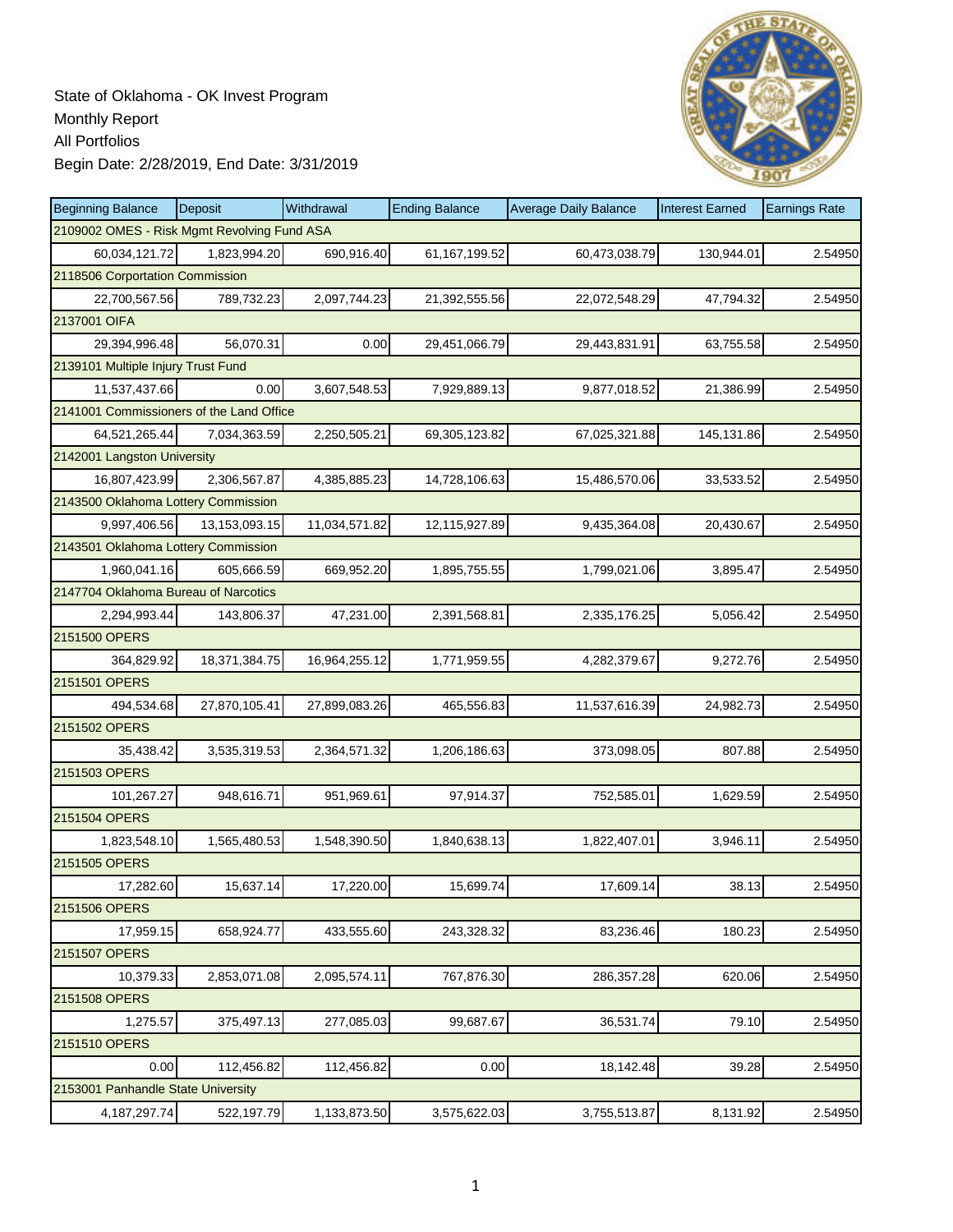| <b>Beginning Balance</b>                  | Deposit                            | Withdrawal     | <b>Ending Balance</b> | <b>Average Daily Balance</b> | <b>Interest Earned</b> | <b>Earnings Rate</b> |  |  |  |
|-------------------------------------------|------------------------------------|----------------|-----------------------|------------------------------|------------------------|----------------------|--|--|--|
| 2155701 OK Police Pension                 |                                    |                |                       |                              |                        |                      |  |  |  |
| 30,487,120.07                             | 6,090,564.44                       | 11,535,736.31  | 25,041,948.20         | 32,188,208.81                | 69,698.05              | 2.54950              |  |  |  |
|                                           | 2169502 Tax Commission             |                |                       |                              |                        |                      |  |  |  |
| 366, 112, 215. 10                         | 376,777,689.51                     | 361,238,864.76 | 381,651,039.85        | 190,236,191.81               | 411,923.90             | 2.54950              |  |  |  |
| 2169520 Tax Commission                    |                                    |                |                       |                              |                        |                      |  |  |  |
| 2,304,333.33                              | 4,345,047.68                       | 4,619,820.99   | 2,029,560.02          | 5,213,058.09                 | 11,287.98              | 2.54950              |  |  |  |
| 2169521 Tax Commission                    |                                    |                |                       |                              |                        |                      |  |  |  |
| 48,868,284.25                             | 57,978,765.21                      | 49,598,447.05  | 57,248,602.41         | 30,611,711.90                | 66,284.42              | 2.54950              |  |  |  |
| 2174007 State Treasurer                   |                                    |                |                       |                              |                        |                      |  |  |  |
| 1,111,120.32                              | 141,966.62                         | 0.00           | 1,253,086.94          | 1,234,768.67                 | 2,673.68               | 2.54950              |  |  |  |
| 2183006 DHS - CSED                        |                                    |                |                       |                              |                        |                      |  |  |  |
| 9,096,096.34                              | 24,595,887.44                      | 7,972,714.80   | 25,719,268.98         | 19,343,916.81                | 41,885.94              | 2.54950              |  |  |  |
| 7200039 Oklahoma Boll Weevil Eradication  |                                    |                |                       |                              |                        |                      |  |  |  |
| 2,158,907.09                              | 294,865.03                         | 28,486.13      | 2,425,285.99          | 2,360,207.52                 | 5,110.63               | 2.54950              |  |  |  |
| 7200320 Department of Wildlife            |                                    |                |                       |                              |                        |                      |  |  |  |
| 1,202,619.46                              | 3,330,175.67                       | 3,388,221.51   | 1,144,573.62          | 1,454,811.25                 | 3,150.14               | 2.54950              |  |  |  |
| 7200359 OERB                              |                                    |                |                       |                              |                        |                      |  |  |  |
| 14,575,465.48                             | 1,391,469.49                       | 1,015,059.84   | 14,951,875.13         | 15,475,245.12                | 33,508.99              | 2.54950              |  |  |  |
| 7200370 OIFA                              |                                    |                |                       |                              |                        |                      |  |  |  |
| 643,168.90                                | 145,628.98                         | 62,316.23      | 726,481.65            | 700,391.74                   | 1,516.58               | 2.54950              |  |  |  |
|                                           | 7200391 Multiple Injury Trust Fund |                |                       |                              |                        |                      |  |  |  |
| 101,965.03                                | 97,360.82                          | 87,225.70      | 112,100.15            | 144,525.06                   | 312.94                 | 2.54950              |  |  |  |
| 7200410 Commissioners of the Land Office  |                                    |                |                       |                              |                        |                      |  |  |  |
| 1,732,215.00                              | 3,010.01                           | 24,602.33      | 1,710,622.68          | 1,726,354.89                 | 3,738.13               | 2.54950              |  |  |  |
| 7200435 Oklahoma Lottery Commission       |                                    |                |                       |                              |                        |                      |  |  |  |
| 16,611,399.29                             | 7,686,901.70                       | 7,952,772.64   | 16,345,528.35         | 16,889,625.84                | 36,571.59              | 2.54950              |  |  |  |
| 7200515 OPERS                             |                                    |                |                       |                              |                        |                      |  |  |  |
| 551,346.49                                | 133,329.10                         | 639,695.88     | 44,979.71             | 200,789.29                   | 434.77                 | 2.54950              |  |  |  |
| 7200557 Oklahoma Police Pension           |                                    |                |                       |                              |                        |                      |  |  |  |
| 0.00                                      | 221,009.06                         | 221,009.06     | 0.00                  | 35,759.30                    | 77.43                  | 2.54950              |  |  |  |
| 7200588 Real Estate Commission            |                                    |                |                       |                              |                        |                      |  |  |  |
| 479,320.91                                | 124,592.75                         | 134,232.75     | 469,680.91            | 544,459.55                   | 1,178.93               | 2.54950              |  |  |  |
| 7200830 Department of Human Services      |                                    |                |                       |                              |                        |                      |  |  |  |
| 52,138.97                                 | 1,029.19                           | 0.00           | 53,168.16             | 52,616.17                    | 113.93                 | 2.54950              |  |  |  |
| 7201825 University Hospitals Authority    |                                    |                |                       |                              |                        |                      |  |  |  |
| 5,486,174.37                              | 595,854.99                         | 3,261.67       | 6,078,767.69          | 5,568,265.16                 | 12,057.12              | 2.54950              |  |  |  |
| 7205090 OMES Risk Management Division/DSC |                                    |                |                       |                              |                        |                      |  |  |  |
| 53,584,899.23                             | 962,008.26                         | 550,181.48     | 53,996,726.01         | 54, 192, 721. 38             | 117,345.06             | 2.54950              |  |  |  |
| 7205204 JM Davis Arms & Historical Museum |                                    |                |                       |                              |                        |                      |  |  |  |
| 3,332.41                                  | 6.43                               | 0.00           | 3,338.84              | 3,338.01                     | 7.23                   | 2.54950              |  |  |  |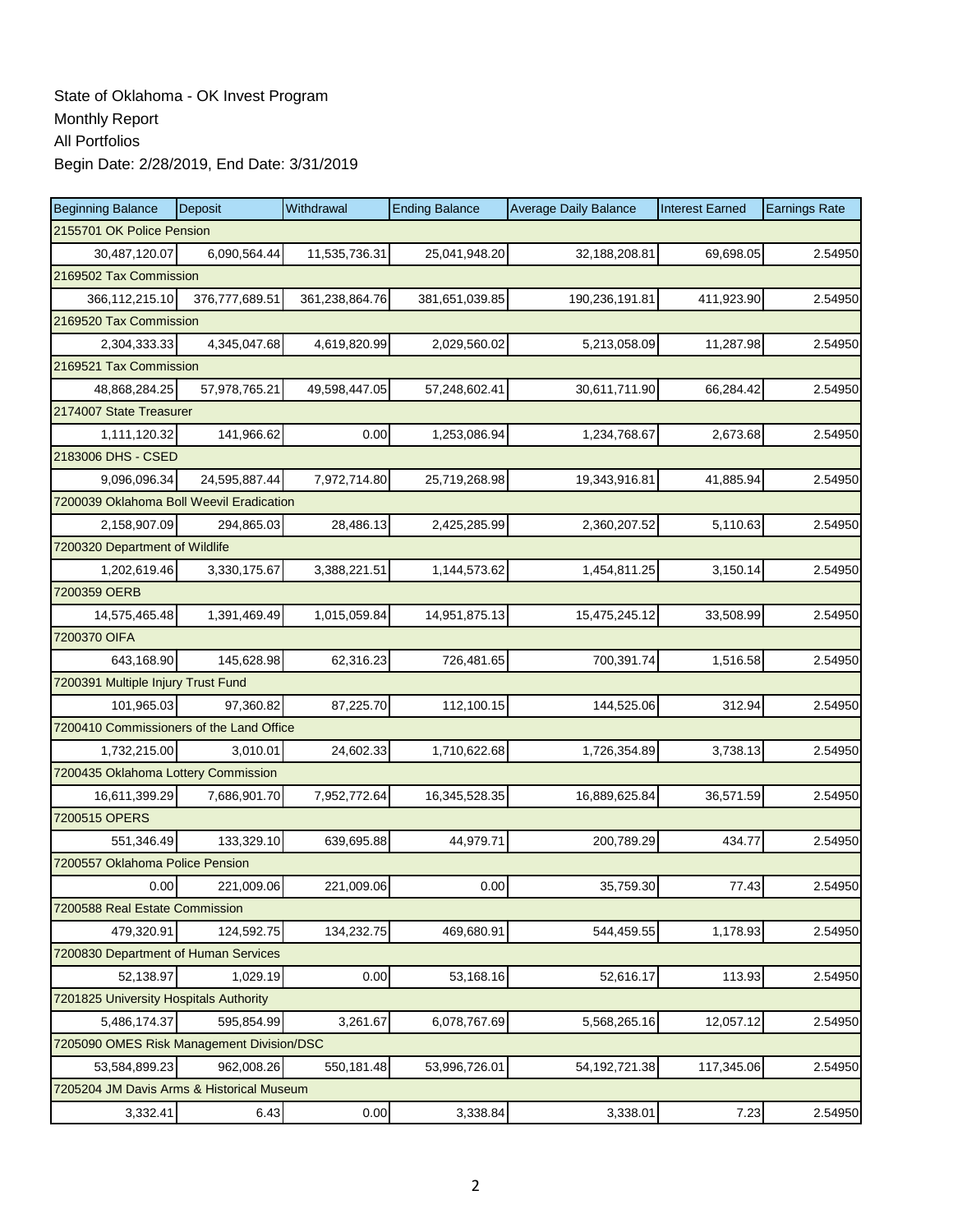| <b>Beginning Balance</b>                          | Deposit                        | Withdrawal   | <b>Ending Balance</b> | <b>Average Daily Balance</b> | <b>Interest Earned</b> | <b>Earnings Rate</b> |  |  |  |
|---------------------------------------------------|--------------------------------|--------------|-----------------------|------------------------------|------------------------|----------------------|--|--|--|
|                                                   | 7205320 Department of Wildlife |              |                       |                              |                        |                      |  |  |  |
| 688,189.83                                        | 111,511.98                     | 97,327.82    | 702,373.99            | 686,656.49                   | 1,486.84               | 2.54950              |  |  |  |
| 7205359 Sustaining OK Energy Resources            |                                |              |                       |                              |                        |                      |  |  |  |
| 4,696,746.45                                      | 107,699.15                     | 27,567.47    | 4,776,878.13          | 4,777,959.00                 | 10,345.85              | 2.54950              |  |  |  |
| 7205435 Oklahoma Lottery Commission               |                                |              |                       |                              |                        |                      |  |  |  |
| 185,612.48                                        | 5,912.78                       | 6,100.00     | 185,425.26            | 185,947.48                   | 402.64                 | 2.54950              |  |  |  |
| 7205515 OPERS                                     |                                |              |                       |                              |                        |                      |  |  |  |
| 75,709.39                                         | 56,264.60                      | 0.00         | 131,973.99            | 104,767.43                   | 226.86                 | 2.54950              |  |  |  |
| 7205563 OK Bd for Private Vocational Schools      |                                |              |                       |                              |                        |                      |  |  |  |
| 184,036.18                                        | 369.39                         | 11,096.19    | 173,309.38            | 179,455.67                   | 388.58                 | 2.54950              |  |  |  |
| 7205630 Oklahoma Department of Securities         |                                |              |                       |                              |                        |                      |  |  |  |
| 376,776.29                                        | 3,227.45                       | 2,233.74     | 377,770.00            | 379,040.81                   | 820.75                 | 2.54950              |  |  |  |
| 7205807 Oklahoma Health Care Authority            |                                |              |                       |                              |                        |                      |  |  |  |
| 2,125,334.84                                      | 796,235.54                     | 0.00         | 2,921,570.38          | 2,409,980.76                 | 5,218.40               | 2.54950              |  |  |  |
| 7210270 State Election Board                      |                                |              |                       |                              |                        |                      |  |  |  |
| 4,587,369.61                                      | 8,859.10                       | 4,944.59     | 4,591,284.12          | 4,592,185.37                 | 9,943.59               | 2.54950              |  |  |  |
| 7210320 Department of Wildlife                    |                                |              |                       |                              |                        |                      |  |  |  |
| 9,397,516.30                                      | 22,845.35                      | 0.00         | 9,420,361.65          | 9,415,886.56                 | 20,388.49              | 2.54950              |  |  |  |
| 7210350 Oklahoma Historical Society               |                                |              |                       |                              |                        |                      |  |  |  |
| 27.85                                             | 0.05                           | 0.00         | 27.90                 | 27.89                        | 0.06                   | 2.54950              |  |  |  |
| 7210400 Office of Juvenile Affairs                |                                |              |                       |                              |                        |                      |  |  |  |
| 43,230.80                                         | 83.42                          | 0.00         | 43,314.22             | 43,303.46                    | 93.77                  | 2.54950              |  |  |  |
| 7210410 Commissioners of the Land Office          |                                |              |                       |                              |                        |                      |  |  |  |
| 16,020,503.02                                     | 33,809.78                      | 0.00         | 16,054,312.80         | 16,049,950.25                | 34,753.42              | 2.54950              |  |  |  |
| 7210515 OPERS                                     |                                |              |                       |                              |                        |                      |  |  |  |
| 55,028.30                                         | 9,291.05                       | 0.00         | 64,319.35             | 59,986.21                    | 129.89                 | 2.54950              |  |  |  |
| 7210570 State Board of Licensure for Professional |                                |              |                       |                              |                        |                      |  |  |  |
| 594,203.47                                        | 1,146.77                       | 0.00         | 595,350.24            | 595,202.27                   | 1,288.81               | 2.54950              |  |  |  |
| 7210588 Real Estate Commission                    |                                |              |                       |                              |                        |                      |  |  |  |
| 295,476.70                                        | 8,970.98                       | 1,484.29     | 302,963.39            | 302,385.76                   | 654.76                 | 2.54950              |  |  |  |
| 7215270 State of Oklahoma Election Board          |                                |              |                       |                              |                        |                      |  |  |  |
| 5,257,074.28                                      | 10,144.82                      | 0.00         | 5,267,219.10          | 5,265,910.09                 | 11,402.43              | 2.54950              |  |  |  |
| 7215320 Department of Wildlife                    |                                |              |                       |                              |                        |                      |  |  |  |
| 3,147,834.39                                      | 6,073.46                       | 0.00         | 3,153,907.85          | 3, 153, 124. 18              | 6,827.55               | 2.54950              |  |  |  |
| 7215566 Tourism & Recreation Department           |                                |              |                       |                              |                        |                      |  |  |  |
| 11,912,012.80                                     | 2,981,184.44                   | 1,663,711.63 | 13,229,485.61         | 12,518,581.15                | 27,106.84              | 2.54950              |  |  |  |
| 7215585 Department of Public Safety               |                                |              |                       |                              |                        |                      |  |  |  |
| 600,218.90                                        | 215,749.51                     | 56,781.78    | 759,186.63            | 596,832.57                   | 1,292.34               | 2.54950              |  |  |  |
| 7215670 JD McCarty Center                         |                                |              |                       |                              |                        |                      |  |  |  |
| 1,160,497.25                                      | 2,231.22                       | 600.00       | 1,162,128.47          | 1,162,072.83                 | 2,516.27               | 2.54950              |  |  |  |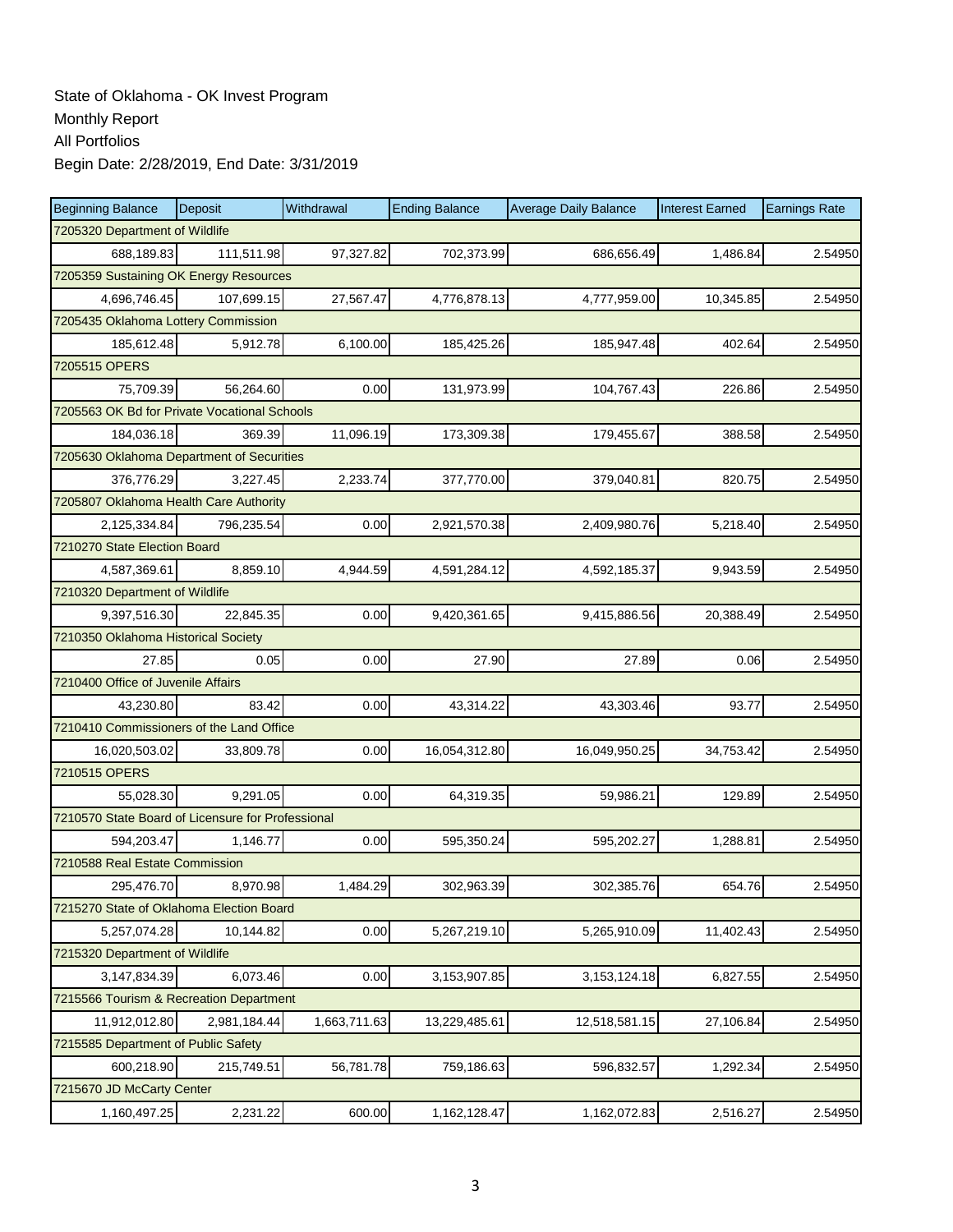| <b>Beginning Balance</b>                    | Deposit                                       | Withdrawal   | <b>Ending Balance</b> | <b>Average Daily Balance</b> | <b>Interest Earned</b> | <b>Earnings Rate</b> |  |  |  |  |
|---------------------------------------------|-----------------------------------------------|--------------|-----------------------|------------------------------|------------------------|----------------------|--|--|--|--|
|                                             | 7216805 Department of Rehabilitation Services |              |                       |                              |                        |                      |  |  |  |  |
| 1,086,519.24                                | 16,734.70                                     | 309.68       | 1,102,944.26          | 1,091,677.92                 | 2,363.84               | 2.54950              |  |  |  |  |
| 7220090 OSF Building Project Fund           |                                               |              |                       |                              |                        |                      |  |  |  |  |
| 0.42                                        | 0.00                                          | 0.00         | 0.42                  | 0.42                         | 0.00                   | 2.54950              |  |  |  |  |
| 7220320 Dept of Wildlife Conservation       |                                               |              |                       |                              |                        |                      |  |  |  |  |
| 4,077,743.30                                | 8,147.33                                      | 76,694.02    | 4,009,196.61          | 4,027,569.29                 | 8,721.01               | 2.54950              |  |  |  |  |
| 7220585 Department of Public Safety         |                                               |              |                       |                              |                        |                      |  |  |  |  |
| 4,241,611.52                                | 170,188.90                                    | 0.00         | 4,411,800.42          | 4,347,987.39                 | 9,414.82               | 2.54950              |  |  |  |  |
| 7220830 Department of Human Services        |                                               |              |                       |                              |                        |                      |  |  |  |  |
| 1.14                                        | 25,000.00                                     | 0.00         | 25,001.14             | 4,033.40                     | 8.73                   | 2.54950              |  |  |  |  |
| 7225040 Department of Agriculture           |                                               |              |                       |                              |                        |                      |  |  |  |  |
| 423,195.41                                  | 1,220.14                                      | 0.00         | 424,415.55            | 424,064.56                   | 918.24                 | 2.54950              |  |  |  |  |
| 7225830 Department of Human Services        |                                               |              |                       |                              |                        |                      |  |  |  |  |
| 201,712.57                                  | 42.651.25                                     | 0.00         | 244,363.82            | 212,251.38                   | 459.59                 | 2.54950              |  |  |  |  |
| 7230220 Oklahoma Crime Victims Compensation |                                               |              |                       |                              |                        |                      |  |  |  |  |
| 2,774,102.43                                | 771,634.86                                    | 538,747.03   | 3,006,990.26          | 2,972,481.65                 | 6,436.40               | 2.54950              |  |  |  |  |
| 7230345 Department of Transportation        |                                               |              |                       |                              |                        |                      |  |  |  |  |
| 4,636,923.60                                | 295,912.82                                    | 1,536,196.02 | 3,396,640.40          | 4,340,640.31                 | 9,398.91               | 2.54950              |  |  |  |  |
| 7230695 Tax Commission                      |                                               |              |                       |                              |                        |                      |  |  |  |  |
| 52,940.28                                   | 773,840.19                                    | 773,840.19   | 52,940.28             | 80,260.67                    | 173.79                 | 2.54950              |  |  |  |  |
| 7230807 Health Care Authority               |                                               |              |                       |                              |                        |                      |  |  |  |  |
| 41,698.53                                   | 6,576,550.60                                  | 6,591,742.00 | 26,507.13             | 2,396,756.61                 | 5,189.77               | 2.54950              |  |  |  |  |
| 7235605 Regents for Higher Education        |                                               |              |                       |                              |                        |                      |  |  |  |  |
| 641,523.28                                  | 993,229.31                                    | 1,608,289.00 | 26,463.59             | 427,158.94                   | 924.94                 | 2.54950              |  |  |  |  |
| 7240807 Health Care Authority               |                                               |              |                       |                              |                        |                      |  |  |  |  |
| 17,785,356.87                               | 34,321.24                                     | 0.00         | 17,819,678.11         | 17,815,249.56                | 38,575.87              | 2.54950              |  |  |  |  |
| 7244090 OMES Dept of Central Services       |                                               |              |                       |                              |                        |                      |  |  |  |  |
| 705,533.62                                  | 325,502.11                                    | 370,241.68   | 660,794.05            | 771,722.06                   | 1,671.03               | 2.54950              |  |  |  |  |
| 7245807 Health Care Authority               |                                               |              |                       |                              |                        |                      |  |  |  |  |
| 7,476,581.29                                | 5,198,776.23                                  | 5,434,939.69 | 7,240,417.83          | 8,235,451.96                 | 17,832.46              | 2.54950              |  |  |  |  |
| 7255090 Department of Central Services      |                                               |              |                       |                              |                        |                      |  |  |  |  |
| 1,057,066.88                                | 2,291.57                                      | 0.00         | 1,059,358.45          | 1,058,884.70                 | 2,292.83               | 2.54950              |  |  |  |  |
| 7255585 Oklahoma Dept of Public Safety      |                                               |              |                       |                              |                        |                      |  |  |  |  |
| 9,201.21                                    | 17.76                                         | 0.00         | 9,218.97              | 9,216.68                     | 19.96                  | 2.54950              |  |  |  |  |
| 7260090 OMES Risk Management Division       |                                               |              |                       |                              |                        |                      |  |  |  |  |
| 5,389,901.25                                | 14,444.48                                     | 137,285.99   | 5,267,059.74          | 5,315,270.77                 | 11,509.31              | 2.54950              |  |  |  |  |
| 7265090 Risk Management Fund                |                                               |              |                       |                              |                        |                      |  |  |  |  |
| 97,891.87                                   | 75,319.51                                     | 43,716.57    | 129,494.81            | 104,300.55                   | 225.84                 | 2.54950              |  |  |  |  |
| 7275740 OST - SEED                          |                                               |              |                       |                              |                        |                      |  |  |  |  |
| 38,013.59                                   | 73.95                                         | 547.51       | 37,540.03             | 37,866.06                    | 81.99                  | 2.54950              |  |  |  |  |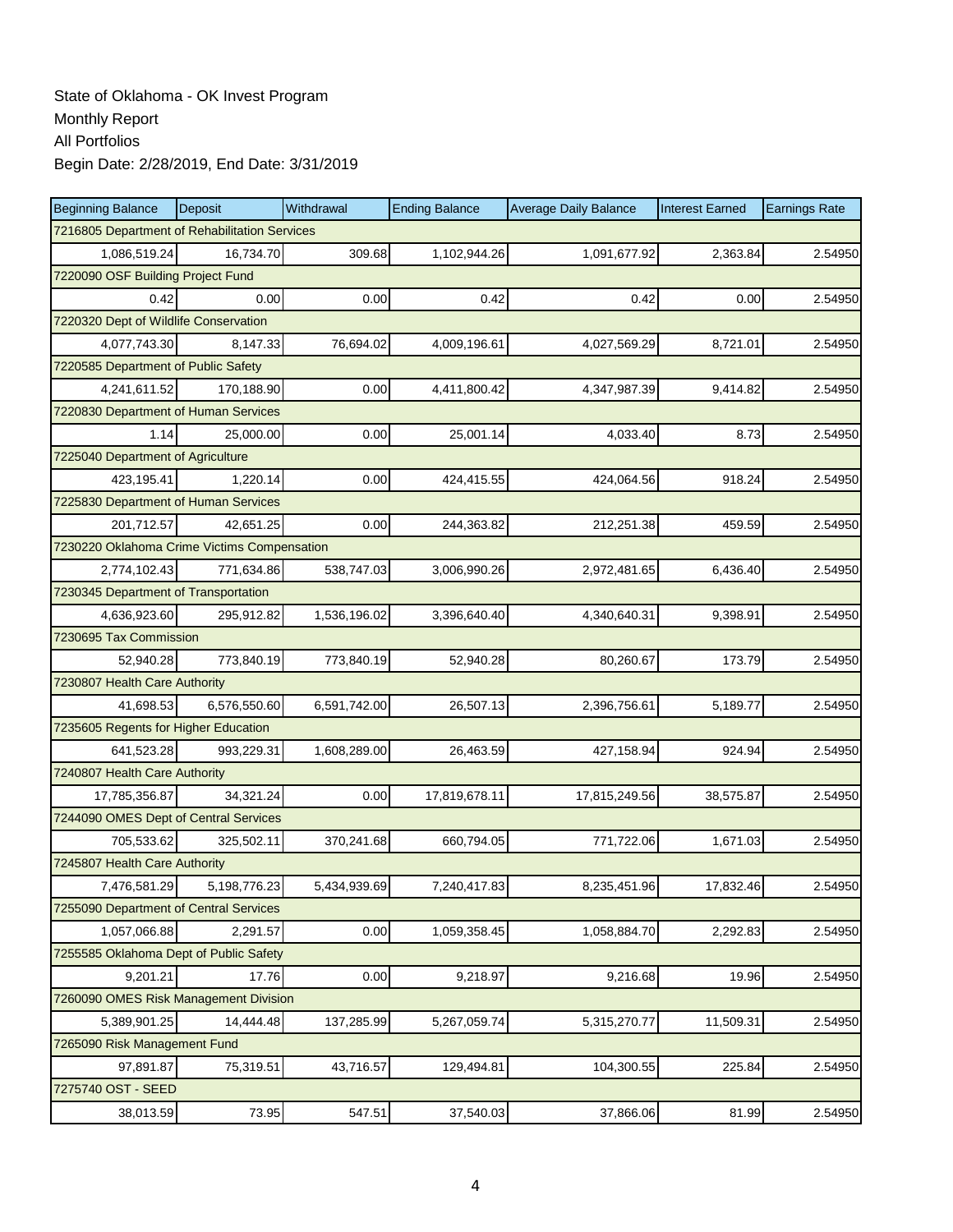| <b>Beginning Balance</b>                           | <b>Deposit</b> | Withdrawal   | <b>Ending Balance</b> | <b>Average Daily Balance</b> | <b>Interest Earned</b> | <b>Earnings Rate</b> |  |  |  |
|----------------------------------------------------|----------------|--------------|-----------------------|------------------------------|------------------------|----------------------|--|--|--|
| 7280090 OMES DCS Property Distribution             |                |              |                       |                              |                        |                      |  |  |  |
| 1,350,198.23                                       | 40,884.40      | 64,039.98    | 1,327,042.65          | 1,351,029.18                 | 2,925.42               | 2.54950              |  |  |  |
| 7280345 Department of Transportation               |                |              |                       |                              |                        |                      |  |  |  |
| 890,019.92                                         | 404,610.13     | 473,341.46   | 821,288.59            | 1,062,128.21                 | 2,299.86               | 2.54950              |  |  |  |
| 7285345 Department of Transportation               |                |              |                       |                              |                        |                      |  |  |  |
| 141,261,256.27                                     | 10,392,309.42  | 5,781,292.63 | 145,872,273.06        | 146,022,554.77               | 316,186.84             | 2.54950              |  |  |  |
| 7295090 Emergency & Transportation                 |                |              |                       |                              |                        |                      |  |  |  |
| 2,602,736.82                                       | 400.000.00     | 570,600.00   | 2,432,136.82          | 2,470,278.76                 | 5,348.97               | 2.54950              |  |  |  |
| 7296150 University of Science & Arts               |                |              |                       |                              |                        |                      |  |  |  |
| 39.56                                              | 0.08           | 0.00         | 39.64                 | 39.63                        | 0.09                   | 2.54950              |  |  |  |
| 7303000 Tobacco Litigation Escrow Fund             |                |              |                       |                              |                        |                      |  |  |  |
| 28,688.88                                          | 55.36          | 0.00         | 28,744.24             | 28,737.10                    | 62.23                  | 2.54950              |  |  |  |
| 7360566 Tourism & Recreation Department            |                |              |                       |                              |                        |                      |  |  |  |
| 6,207,175.27                                       | 27,491.21      | 0.00         | 6,234,666.48          | 6,230,618.94                 | 13,491.34              | 2.54950              |  |  |  |
| 7401105 OCIA NACEA Construction Series 2018B       |                |              |                       |                              |                        |                      |  |  |  |
| 25,109,015.08                                      | 48,454.05      | 0.00         | 25, 157, 469. 13      | 25, 151, 216.99              | 54,460.65              | 2.54950              |  |  |  |
| 7402105 OCIA Tourism Construction Fund Series 2018 |                |              |                       |                              |                        |                      |  |  |  |
| 9,269,250.27                                       | 17,887.31      | 0.00         | 9,287,137.58          | 9,284,829.54                 | 20,104.71              | 2.54950              |  |  |  |
| 7403292 Oklahoma Department of Environmental Quali |                |              |                       |                              |                        |                      |  |  |  |
| 314,739.00                                         | 607.39         | 0.00         | 315,346.39            | 315,268.02                   | 682.66                 | 2.54950              |  |  |  |
| 7405220 District Attorneys Council                 |                |              |                       |                              |                        |                      |  |  |  |
| 4,153,488.16                                       | 11,861.63      | 236,473.68   | 3,928,876.11          | 4,080,133.20                 | 8,834.83               | 2.54950              |  |  |  |
| 7406105 OCIA Tourism Revenue Fund Series 2018A     |                |              |                       |                              |                        |                      |  |  |  |
| 43,653.30                                          | 86,680.97      | 86,596.72    | 43,737.55             | 52,107.01                    | 112.83                 | 2.54950              |  |  |  |
| 7408105 OCIA                                       |                |              |                       |                              |                        |                      |  |  |  |
| 1,079,100.72                                       | 539,211.59     | 1,076,186.46 | 542,125.85            | 646,128.62                   | 1,399.08               | 2.54950              |  |  |  |
| 7409105 OCIA NACEA Revenue Series 2018B            |                |              |                       |                              |                        |                      |  |  |  |
| 165.82                                             | 89,022.98      | 88,961.35    | 227.45                | 17,437.82                    | 37.76                  | 2.54950              |  |  |  |
| 7410105 OCIA Capitol Repair Construction Series 20 |                |              |                       |                              |                        |                      |  |  |  |
| 61,121,521.26                                      | 119,524.11     | 5,362,737.26 | 55,878,308.11         | 56,987,296.68                | 123,396.23             | 2.54950              |  |  |  |
| 7412105 OCIA                                       |                |              |                       |                              |                        |                      |  |  |  |
| 1,259,174.38                                       | 1,257,094.49   | 2,510,366.68 | 5,902.19              | 977,410.43                   | 2,116.41               | 2.54950              |  |  |  |
| 7415105 OCIA DOC Construction Series 2018D         |                |              |                       |                              |                        |                      |  |  |  |
| 116,096,736.59                                     | 226,860.82     | 307,654.75   | 116,015,942.66        | 116,166,374.82               | 251,538.39             | 2.54950              |  |  |  |
| 7416000 OSF - Oil Overcharge                       |                |              |                       |                              |                        |                      |  |  |  |
| 278,795.61                                         | 538.00         | 0.00         | 279,333.61            | 279,264.19                   | 604.70                 | 2.54950              |  |  |  |
| 7416160 Department of Commerce                     |                |              |                       |                              |                        |                      |  |  |  |
| 2,783,262.59                                       | 9,922.50       | 0.00         | 2,793,185.09          | 2,789,846.27                 | 6,040.93               | 2.54950              |  |  |  |
| 7419105 OCIA                                       |                |              |                       |                              |                        |                      |  |  |  |
| 717,751.03                                         | 402,864.11     | 357,466.14   | 763,149.00            | 888,699.66                   | 1,924.33               | 2.54950              |  |  |  |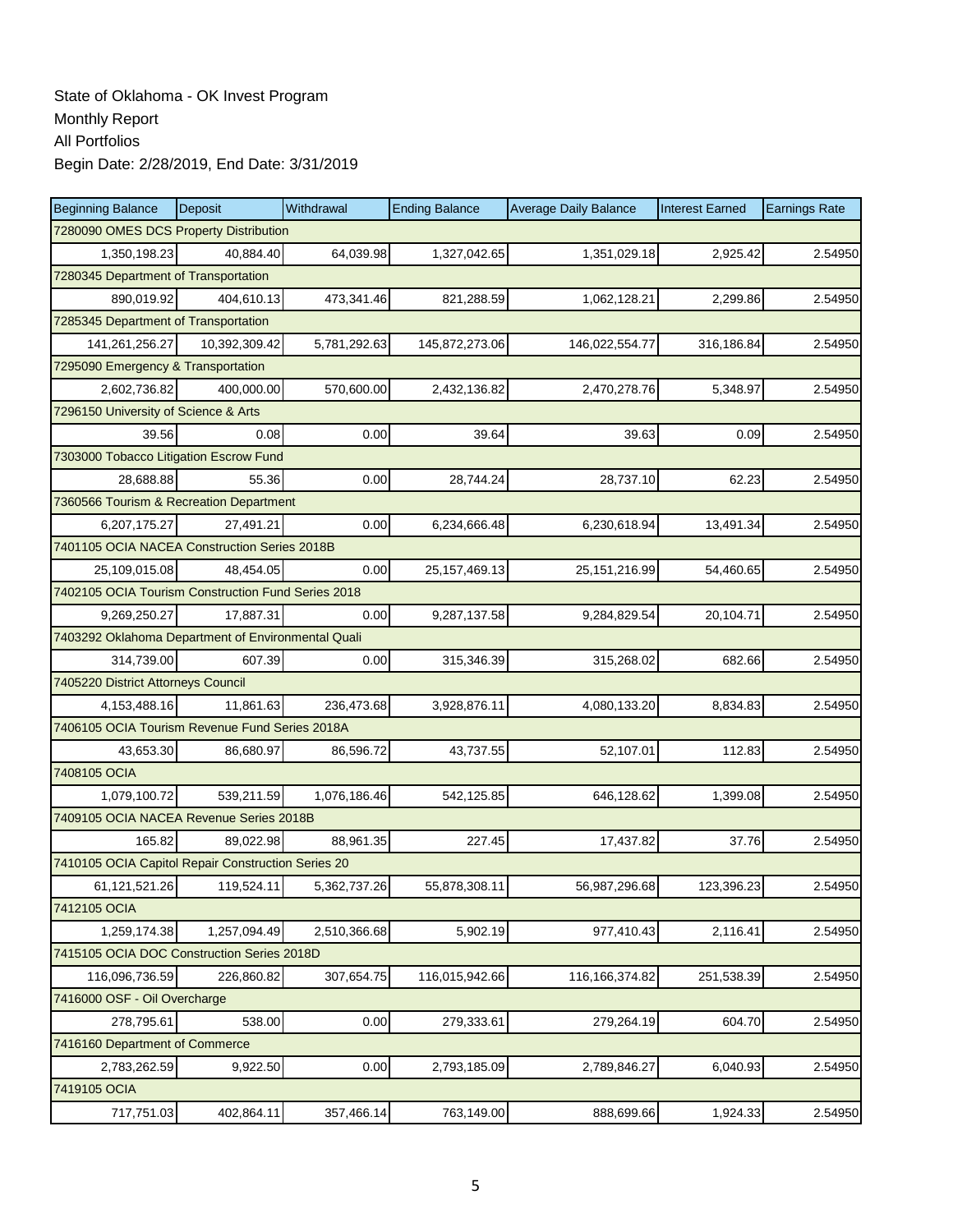| <b>Beginning Balance</b>                       | Deposit                        | Withdrawal    | <b>Ending Balance</b> | <b>Average Daily Balance</b> | <b>Interest Earned</b> | <b>Earnings Rate</b> |  |  |  |  |
|------------------------------------------------|--------------------------------|---------------|-----------------------|------------------------------|------------------------|----------------------|--|--|--|--|
| 7426000 OSF - Oil Overcharge                   |                                |               |                       |                              |                        |                      |  |  |  |  |
| 2,329,479.61                                   | 4,495.31                       | 0.00          | 2,333,974.92          | 2,333,394.88                 | 5,052.57               | 2.54950              |  |  |  |  |
|                                                | 7426160 Department of Commerce |               |                       |                              |                        |                      |  |  |  |  |
| 11,953,562.05                                  | 82,102.27                      | 0.00          | 12,035,664.32         | 11,984,540.24                | 25,950.47              | 2.54950              |  |  |  |  |
| 7428105 OCIA Endowed Chairs Fund               |                                |               |                       |                              |                        |                      |  |  |  |  |
| 1,919,561.78                                   | 959,178.26                     | 1,914,377.74  | 964,362.30            | 1,149,367.97                 | 2,488.76               | 2.54950              |  |  |  |  |
| 7429105 OCIA                                   |                                |               |                       |                              |                        |                      |  |  |  |  |
| 198,510.89                                     | 192.34                         | 198,510.89    | 192.34                | 179,467.68                   | 388.61                 | 2.54950              |  |  |  |  |
| 7430010 Oklahoma State University              |                                |               |                       |                              |                        |                      |  |  |  |  |
| 1,165,856.02                                   | 6,072,440.87                   | 4,276,433.81  | 2,961,863.08          | 3,035,947.07                 | 6,573.82               | 2.54950              |  |  |  |  |
| 7430011 Oklahoma State University              |                                |               |                       |                              |                        |                      |  |  |  |  |
| 961,383.13                                     | 1,500,000.00                   | 1,950,309.53  | 511,073.60            | 998,539.40                   | 2,162.17               | 2.54950              |  |  |  |  |
| 7430012 Oklahoma State University              |                                |               |                       |                              |                        |                      |  |  |  |  |
| 397,485.29                                     | 1,200,000.00                   | 976,216.66    | 621,268.63            | 720,661.13                   | 1,560.47               | 2.54950              |  |  |  |  |
| 7430013 Oklahoma State University              |                                |               |                       |                              |                        |                      |  |  |  |  |
| 1,913,666.00                                   | 3,707.70                       | 33,825.29     | 1,883,548.41          | 1,900,777.87                 | 4,115.81               | 2.54950              |  |  |  |  |
| 7430014 Oklahoma State University              |                                |               |                       |                              |                        |                      |  |  |  |  |
| 2,732,097.63                                   | 401,052.12                     | 505,885.75    | 2,627,264.00          | 2,746,998.98                 | 5,948.16               | 2.54950              |  |  |  |  |
| 7430015 Oklahoma State University              |                                |               |                       |                              |                        |                      |  |  |  |  |
| 425,852.09                                     | 2,232,007.38                   | 411,559.13    | 2,246,300.34          | 1,159,316.29                 | 2,510.30               | 2.54950              |  |  |  |  |
| 7430016 Oklahoma State University              |                                |               |                       |                              |                        |                      |  |  |  |  |
| 164,257.53                                     | 317.37                         | 1,192.51      | 163,382.39            | 163,826.01                   | 354.74                 | 2.54950              |  |  |  |  |
| 7430420 Langston University                    |                                |               |                       |                              |                        |                      |  |  |  |  |
| 24,700.80                                      | 1,757,516.59                   | 1,272,860.73  | 509,356.66            | 313,078.70                   | 677.92                 | 2.54950              |  |  |  |  |
| 7430461 Rogers State College                   |                                |               |                       |                              |                        |                      |  |  |  |  |
| 1,188,839.20                                   | 31,816.98                      | 126,208.48    | 1,094,447.70          | 1,130,387.14                 | 2,447.66               | 2.54950              |  |  |  |  |
| 7430505 Northwestern Oklahoma State University |                                |               |                       |                              |                        |                      |  |  |  |  |
| 343,718.31                                     | 78,868.70                      | 67,511.68     | 355,075.33            | 325,723.55                   | 705.30                 | 2.54950              |  |  |  |  |
| 7430665 Southwestern Oklahoma State University |                                |               |                       |                              |                        |                      |  |  |  |  |
| 2,627,384.77                                   | 17,261.06                      | 94,472.57     | 2,550,173.26          | 2,589,002.38                 | 5,606.04               | 2.54950              |  |  |  |  |
| 7430760 University of Oklahoma                 |                                |               |                       |                              |                        |                      |  |  |  |  |
| 18, 151, 404. 25                               | 6,603,533.14                   | 10,027,822.71 | 14,727,114.68         | 17,042,715.24                | 36,903.08              | 2.54950              |  |  |  |  |
| 7430770 OUHSC                                  |                                |               |                       |                              |                        |                      |  |  |  |  |
| 60,202,880.89                                  | 2,739,888.96                   | 6,894,221.21  | 56,048,548.64         | 59,602,012.58                | 129,057.95             | 2.54950              |  |  |  |  |
| 7430773 Oklahoma State University              |                                |               |                       |                              |                        |                      |  |  |  |  |
| 3,575,227.77                                   | 800,001.85                     | 225,509.89    | 4,149,719.73          | 3,914,956.91                 | 8,477.17               | 2.54950              |  |  |  |  |
| 7432105 OCIA 2009A Construction Fund           |                                |               |                       |                              |                        |                      |  |  |  |  |
| 184,639.72                                     | 184,606.86                     | 368,577.10    | 669.48                | 155,193.00                   | 336.04                 | 2.54950              |  |  |  |  |
| 7434105 OCIA                                   |                                |               |                       |                              |                        |                      |  |  |  |  |
| 294,747.37                                     | 125,552.92                     | 225,366.66    | 194,933.63            | 131,165.16                   | 284.02                 | 2.54950              |  |  |  |  |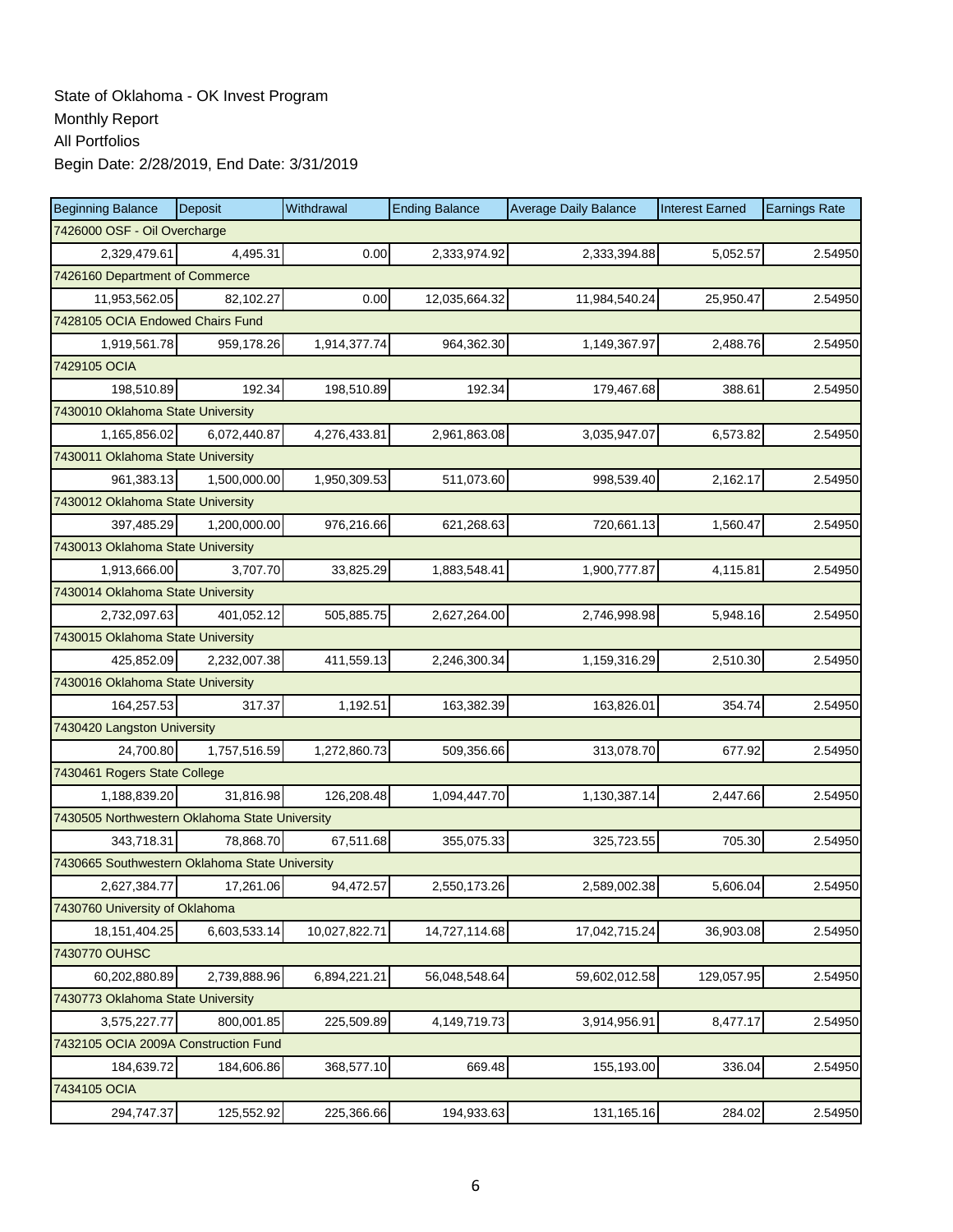| <b>Beginning Balance</b>                 | Deposit      | Withdrawal   | <b>Ending Balance</b> | <b>Average Daily Balance</b> | <b>Interest Earned</b> | <b>Earnings Rate</b> |  |  |  |
|------------------------------------------|--------------|--------------|-----------------------|------------------------------|------------------------|----------------------|--|--|--|
| 7436000 OSF - Oil Overcharge             |              |              |                       |                              |                        |                      |  |  |  |
| 2,554.92                                 | 4.93         | 0.00         | 2,559.85              | 2,559.21                     | 5.54                   | 2.54950              |  |  |  |
| 7440105 OCIA Operations & Maintenance    |              |              |                       |                              |                        |                      |  |  |  |
| 3,910.21                                 | 7.55         | 0.00         | 3,917.76              | 3,916.79                     | 8.48                   | 2.54950              |  |  |  |
| 7442105 OCIA                             |              |              |                       |                              |                        |                      |  |  |  |
| 1,181,793.70                             | 1,179,921.74 | 2,356,255.76 | 5,459.68              | 917,327.22                   | 1,986.32               | 2.54950              |  |  |  |
| 7443105 OCIA                             |              |              |                       |                              |                        |                      |  |  |  |
| 419,653.62                               | 418,487.96   | 835,716.66   | 2,424.92              | 385,557.39                   | 834.86                 | 2.54950              |  |  |  |
| 7444835 Water Resources Board            |              |              |                       |                              |                        |                      |  |  |  |
| 7,769,556.91                             | 10,997.94    | 63,586.81    | 7,716,968.04          | 7,755,165.57                 | 16,792.48              | 2.54950              |  |  |  |
| 7445105 Oklahoma Capital Improvement     |              |              |                       |                              |                        |                      |  |  |  |
| 970.82                                   | 1,601,105.81 | 800,331.25   | 801,745.38            | 491,882.53                   | 1,065.09               | 2.54950              |  |  |  |
| 7445835 Water Resources Board            |              |              |                       |                              |                        |                      |  |  |  |
| 4.091.192.43                             | 6,392.99     | 107,615.47   | 3,989,969.95          | 4,053,733.49                 | 8,777.67               | 2.54950              |  |  |  |
| 7446105 Capital Improvement Authority    |              |              |                       |                              |                        |                      |  |  |  |
| 1,957,180.06                             | 1,758.02     | 53,525.21    | 1,905,412.87          | 1,942,140.79                 | 4,205.37               | 2.54950              |  |  |  |
| 7447105 OCIA                             |              |              |                       |                              |                        |                      |  |  |  |
| 808.08                                   | 242,455.83   | 242,225.01   | 1,038.90              | 85,388.96                    | 184.90                 | 2.54950              |  |  |  |
| 7448105 OCIA                             |              |              |                       |                              |                        |                      |  |  |  |
| 708.68                                   | 1.37         | 0.00         | 710.05                | 709.87                       | 1.54                   | 2.54950              |  |  |  |
| 7449105 OCIA                             |              |              |                       |                              |                        |                      |  |  |  |
| 664,814.28                               | 645.59       | 664,814.28   | 645.59                | 601,039.70                   | 1,301.45               | 2.54950              |  |  |  |
| 7455105 OCIA                             |              |              |                       |                              |                        |                      |  |  |  |
| 428.29                                   | 704,820.15   | 352,312.50   | 352,935.94            | 216,531.73                   | 468.86                 | 2.54950              |  |  |  |
| 7455160 Department of Commerce           |              |              |                       |                              |                        |                      |  |  |  |
| 77,197.47                                | 55,934.37    | 29,535.21    | 103,596.63            | 90,579.34                    | 196.13                 | 2.54950              |  |  |  |
| 7460100 Cameron University               |              |              |                       |                              |                        |                      |  |  |  |
| 659,593.46                               | 396,285.26   | 13,243.65    | 1,042,635.07          | 734,825.98                   | 1,591.14               | 2.54950              |  |  |  |
| 7460760 University of Oklahoma           |              |              |                       |                              |                        |                      |  |  |  |
| 161,387.80                               | 311.44       | 0.00         | 161.699.24            | 161,659.05                   | 350.04                 | 2.54950              |  |  |  |
| 7462105 OK Capital Improvement Authority |              |              |                       |                              |                        |                      |  |  |  |
| 493,021.00                               | 492,206.63   | 982,916.66   | 2,310.97              | 382,698.28                   | 828.67                 | 2.54950              |  |  |  |
| 7464105 OCIA                             |              |              |                       |                              |                        |                      |  |  |  |
| 22,964,127.26                            | 41,535.53    | 153,764.54   | 22,851,898.25         | 22,966,812.22                | 49,730.70              | 2.54950              |  |  |  |
| 7470010 Oklahoma State University        |              |              |                       |                              |                        |                      |  |  |  |
| 7,499,658.85                             | 15,255.40    | 565,818.74   | 6,949,095.51          | 7,168,650.45                 | 15,522.49              | 2.54950              |  |  |  |
| 7470014 Oklahoma State University        |              |              |                       |                              |                        |                      |  |  |  |
| 3,587,633.42                             | 6,935.56     | 132.54       | 3,594,436.44          | 3,593,627.04                 | 7,781.38               | 2.54950              |  |  |  |
| 7470230 East Central University          |              |              |                       |                              |                        |                      |  |  |  |
| 0.11                                     | 0.00         | 0.00         | 0.11                  | 0.11                         | 0.00                   | 2.54950              |  |  |  |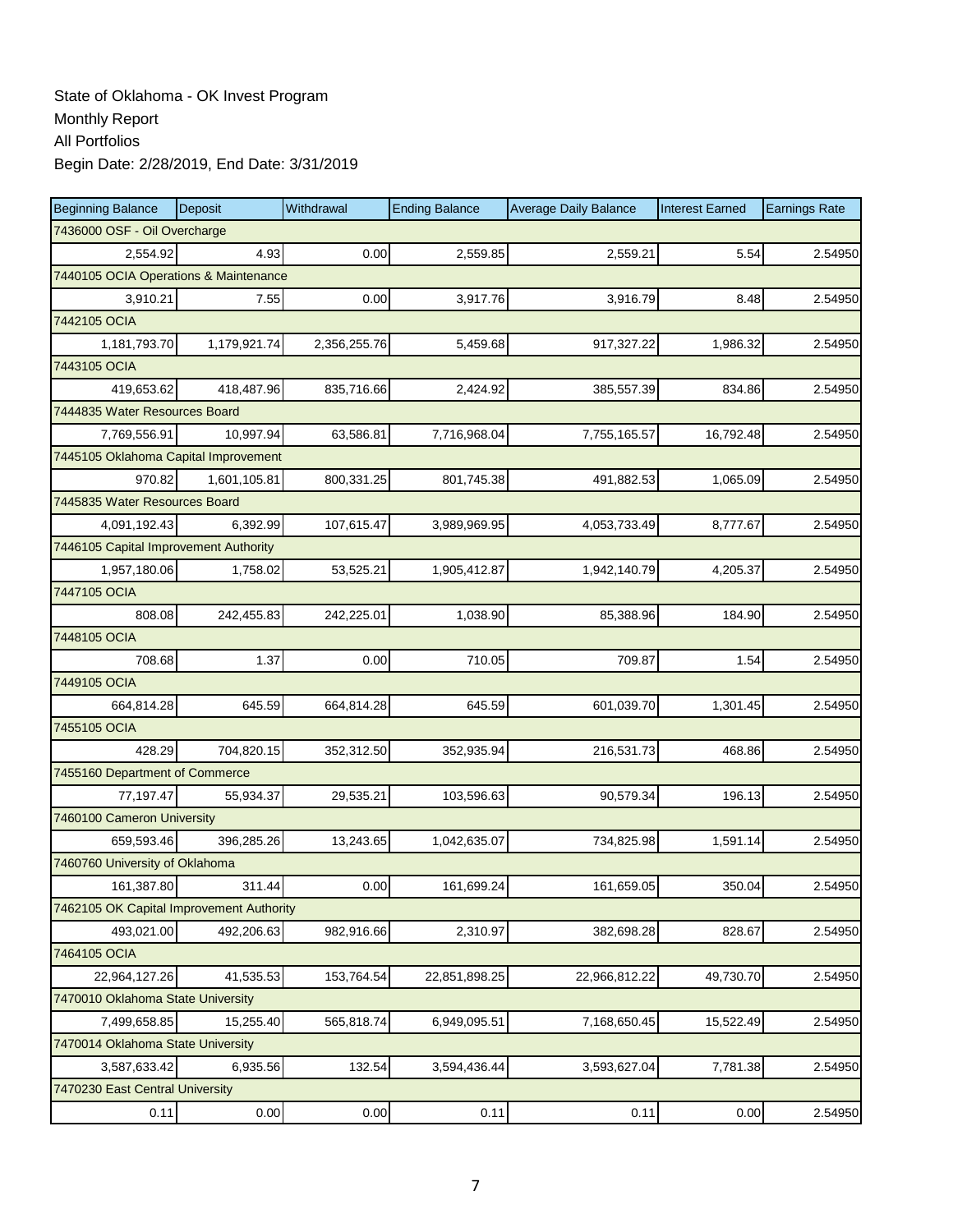| <b>Beginning Balance</b>                 | Deposit      | Withdrawal    | <b>Ending Balance</b> | <b>Average Daily Balance</b> | <b>Interest Earned</b> | <b>Earnings Rate</b> |  |  |  |
|------------------------------------------|--------------|---------------|-----------------------|------------------------------|------------------------|----------------------|--|--|--|
| 7471835 Water Resources Board            |              |               |                       |                              |                        |                      |  |  |  |
| 762,039.95                               | 1,495.66     | 0.00          | 763,535.61            | 763,342.62                   | 1,652.89               | 2.54950              |  |  |  |
| 7472835 Water Resources Board            |              |               |                       |                              |                        |                      |  |  |  |
| 103,214,811.94                           | 199,178.47   | 0.00          | 103,413,990.41        | 103,388,289.96               | 223,869.64             | 2.54950              |  |  |  |
| 7473835 Water Resources Board            |              |               |                       |                              |                        |                      |  |  |  |
| 64,277,127.36                            | 0.00         | 10,330,693.73 | 53,946,433.63         | 58,053,017.59                | 125,703.87             | 2.54950              |  |  |  |
| 7475750 Tulsa Community College          |              |               |                       |                              |                        |                      |  |  |  |
| 5,732.09                                 | 11.06        | 0.00          | 5,743.15              | 5,741.72                     | 12.43                  | 2.54950              |  |  |  |
| 7476760 University of Oklahoma           |              |               |                       |                              |                        |                      |  |  |  |
| 15,957,109.43                            | 86,579.97    | 32,824.78     | 16,010,864.62         | 15,980,643.42                | 34,603.35              | 2.54950              |  |  |  |
| 7479010 Oklahoma State University        |              |               |                       |                              |                        |                      |  |  |  |
| 2,093,784.54                             | 5,745.32     | 263,970.28    | 1,835,559.58          | 2,038,830.47                 | 4,414.74               | 2.54950              |  |  |  |
| 7480230 East Central University          |              |               |                       |                              |                        |                      |  |  |  |
| 0.68                                     | 0.00         | 0.00          | 0.68                  | 0.68                         | 0.00                   | 2.54950              |  |  |  |
| 7481230 East Central University          |              |               |                       |                              |                        |                      |  |  |  |
| 0.04                                     | 0.00         | 0.00          | 0.04                  | 0.04                         | 0.00                   | 2.54950              |  |  |  |
| 7481633 Oklahoma City Community College  |              |               |                       |                              |                        |                      |  |  |  |
| 0.03                                     | 0.00         | 0.00          | 0.03                  | 0.03                         | 0.00                   | 2.54950              |  |  |  |
| 7482105 OCIA                             |              |               |                       |                              |                        |                      |  |  |  |
| 1,250,652.07                             | 1,248,419.11 | 2,493,041.66  | 6,029.52              | 970,832.97                   | 2,102.17               | 2.54950              |  |  |  |
| 7483633 OCCC 2010 Bond                   |              |               |                       |                              |                        |                      |  |  |  |
| 0.06                                     | 0.00         | 0.00          | 0.06                  | 0.06                         | 0.00                   | 2.54950              |  |  |  |
| 7486010 Oklahoma State University        |              |               |                       |                              |                        |                      |  |  |  |
| 11,665.17                                | 22.51        | 1,680.81      | 10,006.87             | 10,383.50                    | 22.48                  | 2.54950              |  |  |  |
| 7488105 OCIA                             |              |               |                       |                              |                        |                      |  |  |  |
| 1,307,322.46                             | 571,389.74   | 766,166.41    | 1,112,545.79          | 698,427.76                   | 1,512.33               | 2.54950              |  |  |  |
| 7489105 OCIA                             |              |               |                       |                              |                        |                      |  |  |  |
| 14,457.20                                | 352,434.70   | 366,015.55    | 876.35                | 142,556.91                   | 308.68                 | 2.54950              |  |  |  |
| 7518410 Commissioners of the Land Office |              |               |                       |                              |                        |                      |  |  |  |
| 1,164,775.76                             | 0.00         | 0.00          | 1,164,775.76          | 1,164,775.76                 | 2,522.12               | 2.54950              |  |  |  |
| 7519410 Commissioners of the Land Office |              |               |                       |                              |                        |                      |  |  |  |
| 3,842,452.41                             | 0.00         | 638,818.23    | 3,203,634.18          | 3,575,518.00                 | 7,742.17               | 2.54950              |  |  |  |
| 7600010 Oklahoma State University        |              |               |                       |                              |                        |                      |  |  |  |
| 2,723,209.10                             | 383,095.66   | 222,700.33    | 2,883,604.43          | 2,712,311.49                 | 5,873.05               | 2.54950              |  |  |  |
| 7600120 University of Central Oklahoma   |              |               |                       |                              |                        |                      |  |  |  |
| 4,661,437.10                             | 55,675.97    | 17,545.30     | 4,699,567.77          | 4,680,620.44                 | 10,135.08              | 2.54950              |  |  |  |
| 7600150 University of Science & Arts     |              |               |                       |                              |                        |                      |  |  |  |
| 821,322.32                               | 47,312.91    | 49,829.95     | 818,805.28            | 809,590.54                   | 1,753.03               | 2.54950              |  |  |  |
| 7600230 East Central University          |              |               |                       |                              |                        |                      |  |  |  |
| 1,286,588.14                             | 49,117.22    | 0.00          | 1,335,705.36          | 1,303,760.72                 | 2,823.07               | 2.54950              |  |  |  |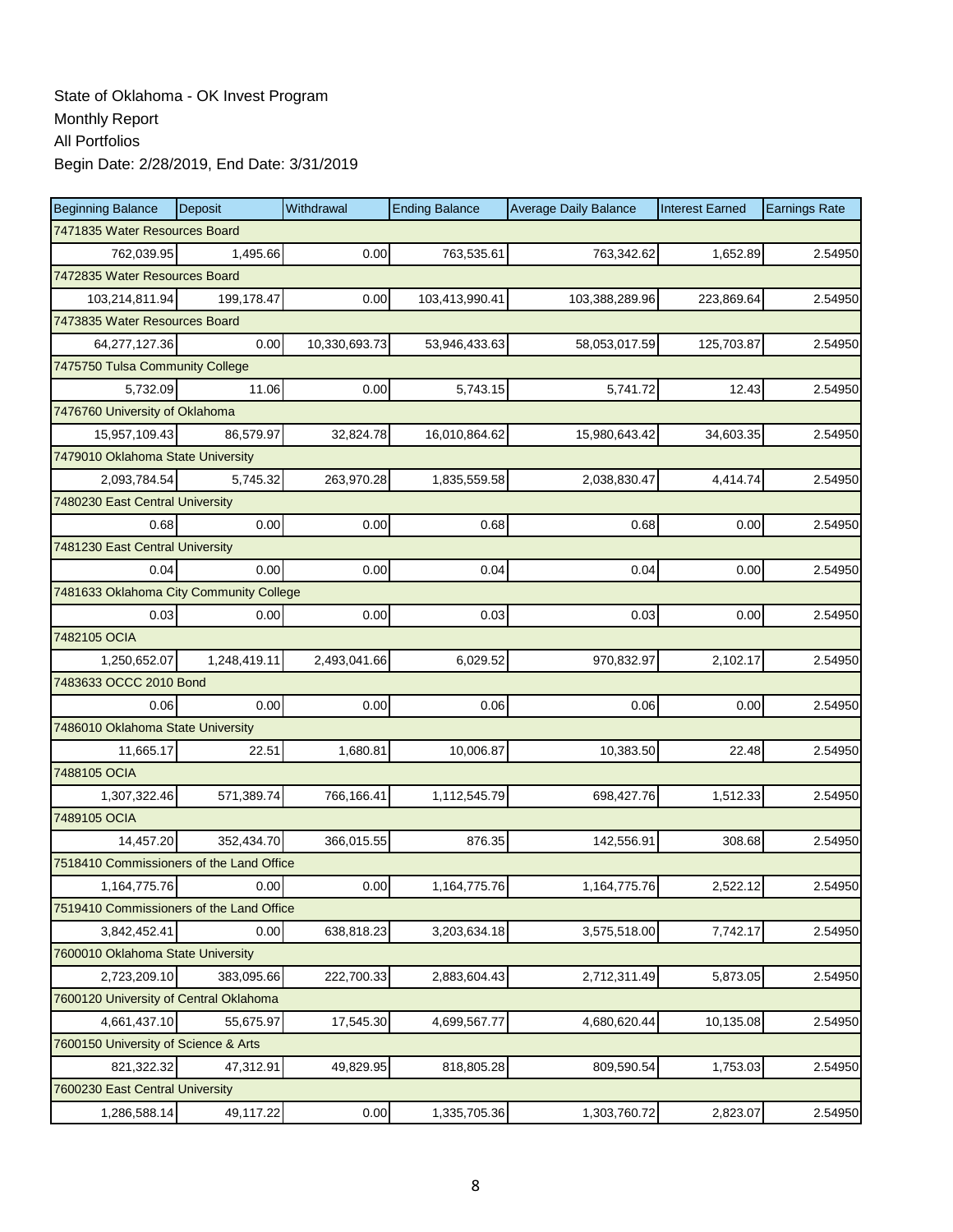| <b>Beginning Balance</b>                       | Deposit                               | Withdrawal | <b>Ending Balance</b> | <b>Average Daily Balance</b> | <b>Interest Earned</b> | <b>Earnings Rate</b> |  |  |  |  |
|------------------------------------------------|---------------------------------------|------------|-----------------------|------------------------------|------------------------|----------------------|--|--|--|--|
| 7600420 Langston University                    |                                       |            |                       |                              |                        |                      |  |  |  |  |
| 1,613,659.80                                   | 28,589.36                             | 33,025.16  | 1,609,224.00          | 1,600,599.65                 | 3,465.82               | 2.54950              |  |  |  |  |
|                                                | 7600485 Northeastern State University |            |                       |                              |                        |                      |  |  |  |  |
| 2,582,807.68                                   | 51,622.14                             | 25,835.54  | 2,608,594.28          | 2,586,327.28                 | 5,600.25               | 2.54950              |  |  |  |  |
| 7600490 Northern Oklahoma College              |                                       |            |                       |                              |                        |                      |  |  |  |  |
| 999,866.77                                     | 43,901.94                             | 4,299.47   | 1,039,469.24          | 1,013,113.01                 | 2,193.72               | 2.54950              |  |  |  |  |
| 7600505 Northwestern Oklahoma State University |                                       |            |                       |                              |                        |                      |  |  |  |  |
| 1,722,073.55                                   | 50,006.09                             | 109,709.28 | 1,662,370.36          | 1,668,395.40                 | 3,612.62               | 2.54950              |  |  |  |  |
| 7600530 Panhandle State University             |                                       |            |                       |                              |                        |                      |  |  |  |  |
| 156,669.46                                     | 53,138.57                             | 37,211.96  | 172,596.07            | 157,384.02                   | 340.79                 | 2.54950              |  |  |  |  |
| 7600660 Southeastern Oklahoma State Unversity  |                                       |            |                       |                              |                        |                      |  |  |  |  |
| 140,949.59                                     | 46,966.58                             | 84,021.62  | 103,894.55            | 99,331.16                    | 215.08                 | 2.54950              |  |  |  |  |
| 7600665 Southwestern Oklahoma State University |                                       |            |                       |                              |                        |                      |  |  |  |  |
| 2,661,085.07                                   | 51,762.10                             | 15,780.00  | 2,697,067.17          | 2,667,326.42                 | 5,775.64               | 2.54950              |  |  |  |  |
| 7600760 University of Oklahoma                 |                                       |            |                       |                              |                        |                      |  |  |  |  |
| 3,645,018.08                                   | 384,654.91                            | 0.00       | 4,029,672.99          | 3,772,623.10                 | 8,168.97               | 2.54950              |  |  |  |  |
| 7650010 Oklahoma State University              |                                       |            |                       |                              |                        |                      |  |  |  |  |
| 5,581,727.43                                   | 129,528.93                            | 33,339.69  | 5,677,916.67          | 5,617,676.22                 | 12,164.12              | 2.54950              |  |  |  |  |
| 7650120 University of Central Oklahoma         |                                       |            |                       |                              |                        |                      |  |  |  |  |
| 1,015,231.31                                   | 22,466.47                             | 0.00       | 1,037,697.78          | 1,023,527.88                 | 2,216.27               | 2.54950              |  |  |  |  |
| 7650150 University of Science & Arts           |                                       |            |                       |                              |                        |                      |  |  |  |  |
| 221,682.65                                     | 20,920.65                             | 33,102.00  | 209,501.30            | 214,751.38                   | 465.01                 | 2.54950              |  |  |  |  |
| 7650230 East Central University                |                                       |            |                       |                              |                        |                      |  |  |  |  |
| 2,138,948.64                                   | 24,620.49                             | 0.00       | 2,163,569.13          | 2,149,121.29                 | 4,653.55               | 2.54950              |  |  |  |  |
| 7650420 Langston University                    |                                       |            |                       |                              |                        |                      |  |  |  |  |
| 1,850,387.33                                   | 17,507.35                             | 228,643.92 | 1,639,250.76          | 1,702,934.23                 | 3,687.41               | 2.54950              |  |  |  |  |
| 7650485 Northeastern State University          |                                       |            |                       |                              |                        |                      |  |  |  |  |
| 888,729.97                                     | 22,209.76                             | 5,699.27   | 905,240.46            | 893,309.85                   | 1,934.31               | 2.54950              |  |  |  |  |
| 7650490 Northern Oklahoma College              |                                       |            |                       |                              |                        |                      |  |  |  |  |
| 3,057,860.70                                   | 155,673.19                            | 129,127.38 | 3,084,406.51          | 3,006,848.79                 | 6,510.82               | 2.54950              |  |  |  |  |
| 7650505 Northwestern Oklahoma State University |                                       |            |                       |                              |                        |                      |  |  |  |  |
| 689,784.53                                     | 21,823.96                             | 8,400.50   | 703,207.99            | 690,746.90                   | 1,495.69               | 2.54950              |  |  |  |  |
| 7650530 Panhandle State University             |                                       |            |                       |                              |                        |                      |  |  |  |  |
| 141,159.19                                     | 30,885.10                             | 13,097.35  | 158,946.94            | 150,909.85                   | 326.77                 | 2.54950              |  |  |  |  |
| 7650660 Southeastern Oklahoma State Unversity  |                                       |            |                       |                              |                        |                      |  |  |  |  |
| 67,090.36                                      | 20,678.13                             | 61,875.23  | 25,893.26             | 31,913.87                    | 69.10                  | 2.54950              |  |  |  |  |
| 7650665 Southwestern Oklahoma State University |                                       |            |                       |                              |                        |                      |  |  |  |  |
| 1,369,183.52                                   | 23,135.03                             | 0.00       | 1,392,318.55          | 1,378,062.38                 | 2,983.96               | 2.54950              |  |  |  |  |
| 7650760 University of Oklahoma                 |                                       |            |                       |                              |                        |                      |  |  |  |  |
| 883,844.14                                     | 237,938.48                            | 0.00       | 1,121,782.62          | 963,867.69                   | 2,087.09               | 2.54950              |  |  |  |  |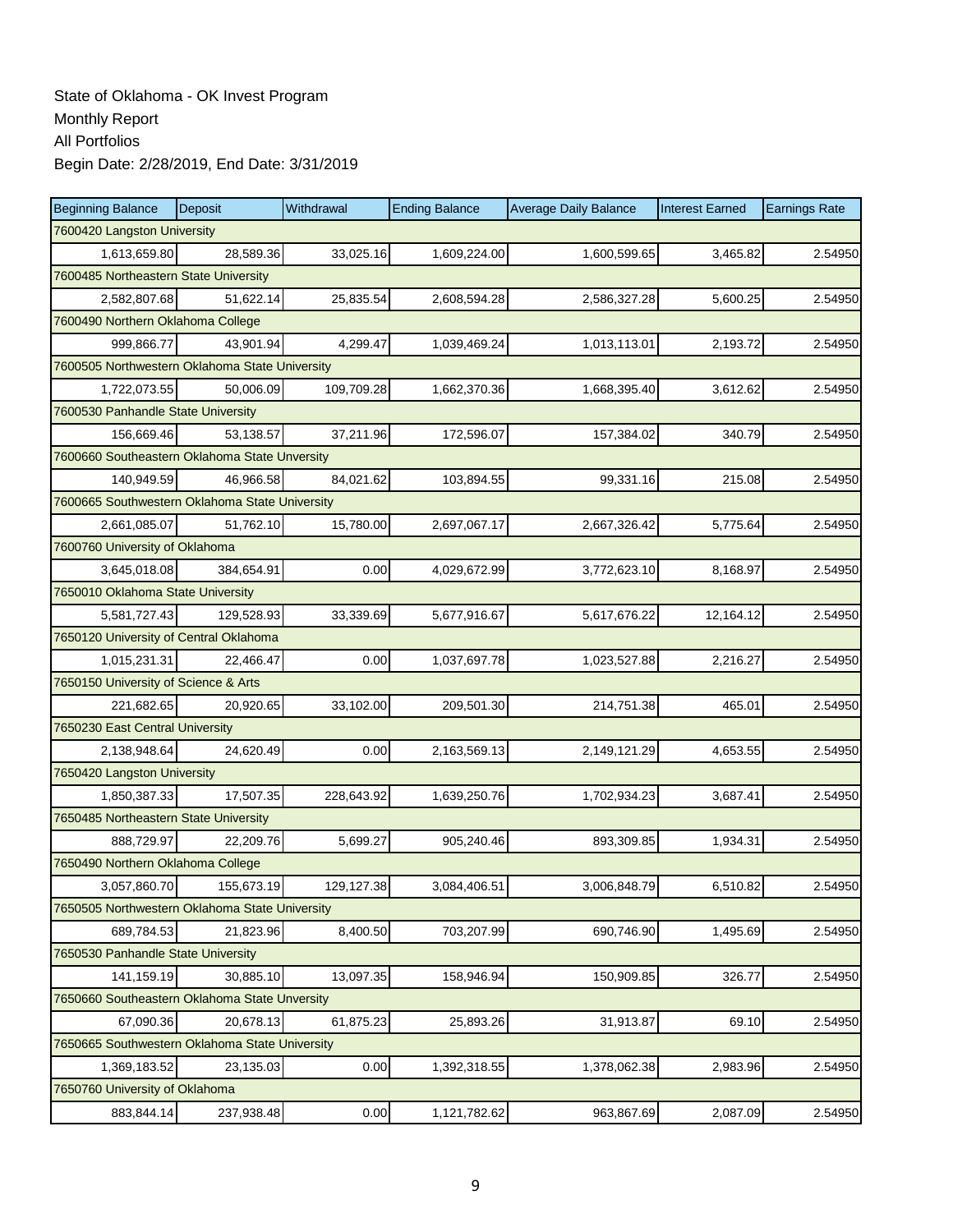| <b>Beginning Balance</b>                        | Deposit       | Withdrawal    | <b>Ending Balance</b> | <b>Average Daily Balance</b> | <b>Interest Earned</b> | <b>Earnings Rate</b> |  |  |  |
|-------------------------------------------------|---------------|---------------|-----------------------|------------------------------|------------------------|----------------------|--|--|--|
| 7700040 Department of Agriculture               |               |               |                       |                              |                        |                      |  |  |  |
| 10,580,606.95                                   | 28,417.86     | 0.00          | 10,609,024.81         | 10,602,683.80                | 22,958.30              | 2.54950              |  |  |  |
| 7700041 Western Oklahoma State College          |               |               |                       |                              |                        |                      |  |  |  |
| 159,933.90                                      | 924,618.00    | 388,201.31    | 696,350.59            | 330,097.19                   | 714.77                 | 2.54950              |  |  |  |
| 7700131 Department of Corrections               |               |               |                       |                              |                        |                      |  |  |  |
| 20,642,482.05                                   | 2,081,092.44  | 1,798,660.71  | 20,924,913.78         | 20,510,935.78                | 44,412.92              | 2.54950              |  |  |  |
| 7700240 Eastern Oklahoma State College          |               |               |                       |                              |                        |                      |  |  |  |
| 1,659,228.44                                    | 890,573.31    | 1,312,317.78  | 1,237,483.97          | 1,330,950.76                 | 2,881.95               | 2.54950              |  |  |  |
| 7700340 State Health Department                 |               |               |                       |                              |                        |                      |  |  |  |
| 0.00                                            | 1,614,100.43  | 1,614,100.43  | 0.00                  | 329,219.33                   | 712.87                 | 2.54950              |  |  |  |
| 7700461 Rogers State College                    |               |               |                       |                              |                        |                      |  |  |  |
| 4,727,448.66                                    | 1,860,796.31  | 856,487.97    | 5,731,757.00          | 5,395,872.17                 | 11,683.84              | 2.54950              |  |  |  |
| 7700490 Northern Oklahoma College               |               |               |                       |                              |                        |                      |  |  |  |
| 1,824,065.93                                    | 1,171,808.39  | 1,338,584.44  | 1,657,289.88          | 1,887,702.90                 | 4,087.50               | 2.54950              |  |  |  |
| 7700606 Ardmore Higher Education Center         |               |               |                       |                              |                        |                      |  |  |  |
| 255,315.77                                      | 495.95        | 3,018.51      | 252,793.21            | 253,553.59                   | 549.03                 | 2.54950              |  |  |  |
| 7700633 Oklahoma City Community College         |               |               |                       |                              |                        |                      |  |  |  |
| 5,429,380.84                                    | 4,232,435.82  | 2,149,851.32  | 7,511,965.34          | 7,638,617.30                 | 16,540.12              | 2.54950              |  |  |  |
| 7700660 Southeastern Oklahoma State University  |               |               |                       |                              |                        |                      |  |  |  |
| 12,943,812.53                                   | 1,190,698.02  | 8,694,231.03  | 5,440,279.52          | 8,373,850.22                 | 18,132.14              | 2.54950              |  |  |  |
| 7700760 University of Oklahoma                  |               |               |                       |                              |                        |                      |  |  |  |
| 129,690,125.79                                  | 28,719,899.20 | 23,001,065.39 | 135,408,959.60        | 132,468,996.55               | 286,838.93             | 2.54950              |  |  |  |
| 7700830 Department of Human Services            |               |               |                       |                              |                        |                      |  |  |  |
| 1,610,917.74                                    | 445,012.24    | 499,729.47    | 1,556,200.51          | 1,707,735.88                 | 3,697.81               | 2.54950              |  |  |  |
| 7701010 Oklahoma State University               |               |               |                       |                              |                        |                      |  |  |  |
| 12,783,873.83                                   | 32,582,824.12 | 33,976,214.75 | 11,390,483.20         | 14,357,412.54                | 31,088.52              | 2.54950              |  |  |  |
| 7701091 Building Bond Commission Administrative |               |               |                       |                              |                        |                      |  |  |  |
| 2.94                                            | 0.01          | 0.00          | 2.95                  | 2.95                         | 0.01                   | 2.54950              |  |  |  |
| 7701150 University of Science & Arts            |               |               |                       |                              |                        |                      |  |  |  |
| 4,361,064.48                                    | 738,239.71    | 487,506.49    | 4,611,797.70          | 4,208,965.07                 | 9,113.79               | 2.54950              |  |  |  |
| 7701165 Connors State College                   |               |               |                       |                              |                        |                      |  |  |  |
| 209,877.47                                      | 356,046.30    | 422,605.92    | 143,317.85            | 318,324.98                   | 689.28                 | 2.54950              |  |  |  |
| 7701400 Office of Juvenile Affairs              |               |               |                       |                              |                        |                      |  |  |  |
| 216,556.13                                      | 21,471.42     | 11,877.71     | 226,149.84            | 227,682.71                   | 493.01                 | 2.54950              |  |  |  |
| 7701480 Northeasten Oklahoma A&M College        |               |               |                       |                              |                        |                      |  |  |  |
| 1,088,865.51                                    | 1,398,448.58  | 414,680.81    | 2,072,633.28          | 1,582,171.31                 | 3,425.92               | 2.54950              |  |  |  |
| 7701605 Regents for Higher Education            |               |               |                       |                              |                        |                      |  |  |  |
| 34,459,768.69                                   | 2,056,198.31  | 321,778.57    | 36, 194, 188. 43      | 35,237,032.85                | 76,299.76              | 2.54950              |  |  |  |
| 7701650 Department of Veteran Affairs           |               |               |                       |                              |                        |                      |  |  |  |
| 427,856.06                                      | 151,288.76    | 103,215.14    | 475,929.68            | 455,094.74                   | 985.43                 | 2.54950              |  |  |  |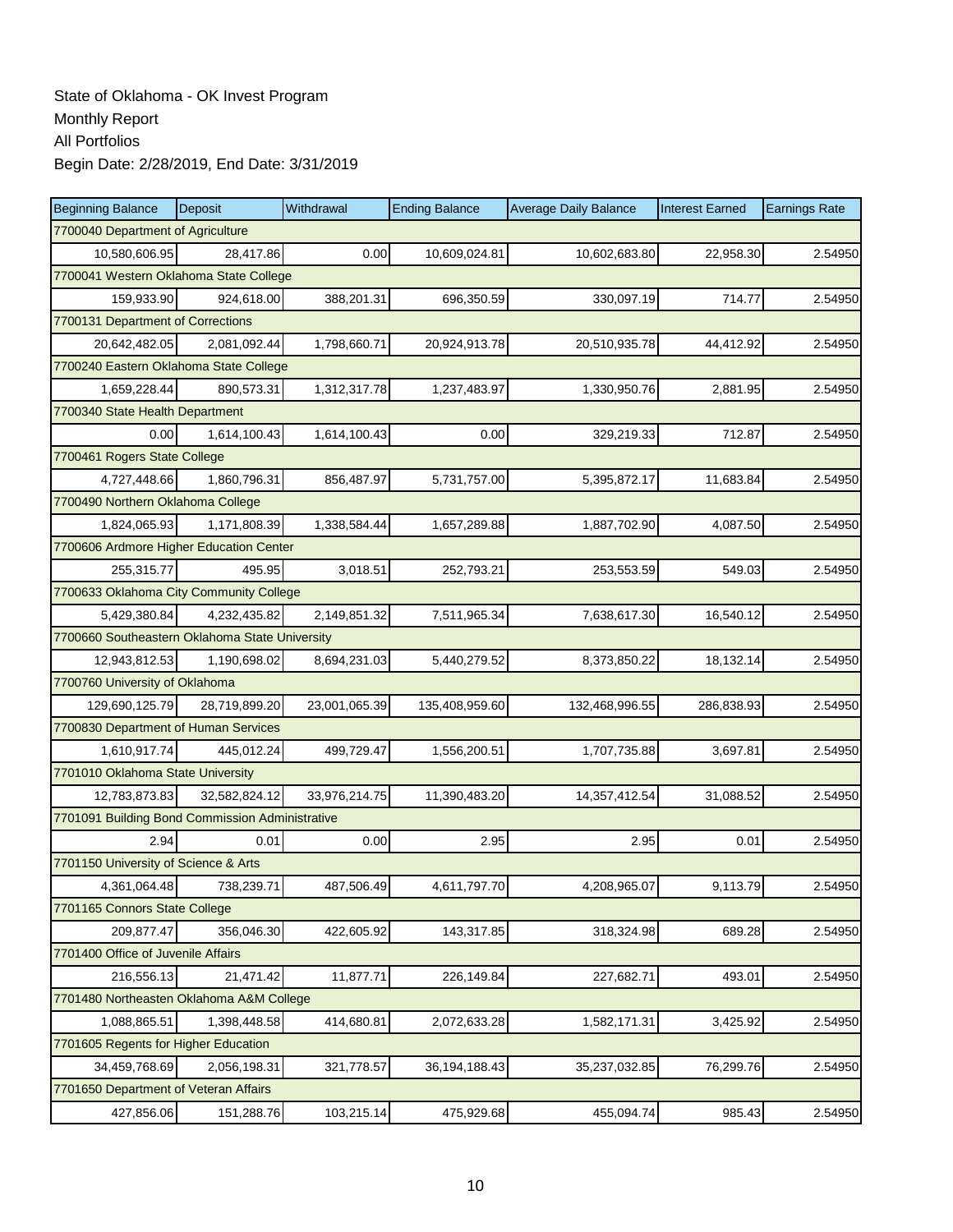| <b>Beginning Balance</b>                       | Deposit       | Withdrawal    | <b>Ending Balance</b> | <b>Average Daily Balance</b> | <b>Interest Earned</b> | <b>Earnings Rate</b> |  |  |  |
|------------------------------------------------|---------------|---------------|-----------------------|------------------------------|------------------------|----------------------|--|--|--|
| 7701770 OUHSC                                  |               |               |                       |                              |                        |                      |  |  |  |
| 425,413,081.58                                 | 35,031,980.74 | 21,225,729.40 | 439,219,332.92        | 441,695,023.00               | 956,414.94             | 2.54950              |  |  |  |
| 7701805 Department of Rehabilitation Services  |               |               |                       |                              |                        |                      |  |  |  |
| 171,609.36                                     | 6,249.22      | 15,613.54     | 162,245.04            | 166,048.33                   | 359.55                 | 2.54950              |  |  |  |
| 7701865 Workers Compensation Commission        |               |               |                       |                              |                        |                      |  |  |  |
| 6,900,372.04                                   | 13,323.47     | 6,806.57      | 6,906,888.94          | 6,908,834.48                 | 14,959.90              | 2.54950              |  |  |  |
| 7702120 University of Central Oklahoma         |               |               |                       |                              |                        |                      |  |  |  |
| 26, 174, 853.54                                | 902,542.85    | 2,342,232.93  | 24,735,163.46         | 25,492,843.67                | 55,200.39              | 2.54950              |  |  |  |
| 7702650 Department of Veteran Affairs          |               |               |                       |                              |                        |                      |  |  |  |
| 372,551.78                                     | 135,522.68    | 131,608.83    | 376,465.63            | 389,661.11                   | 843.74                 | 2.54950              |  |  |  |
| 7703650 Department of Veteran Affairs          |               |               |                       |                              |                        |                      |  |  |  |
| 380,813.27                                     | 162,334.22    | 140,968.90    | 402,178.59            | 402,267.34                   | 871.04                 | 2.54950              |  |  |  |
| 7704120 University of Central Oklahoma         |               |               |                       |                              |                        |                      |  |  |  |
| 29,035.40                                      | 758,440.02    | 752,895.09    | 34,580.33             | 486,765.11                   | 1,054.01               | 2.54950              |  |  |  |
| 7704650 Department of Veteran Affairs          |               |               |                       |                              |                        |                      |  |  |  |
| 477,179.76                                     | 125,806.78    | 247,261.57    | 355,724.97            | 447,304.21                   | 968.56                 | 2.54950              |  |  |  |
| 7704865 Workers Compensation Commission        |               |               |                       |                              |                        |                      |  |  |  |
| 19,355.00                                      | 37,898.26     | 11,076.76     | 46,176.50             | 25,806.18                    | 55.88                  | 2.54950              |  |  |  |
| 7705505 Northwestern Oklahoma State University |               |               |                       |                              |                        |                      |  |  |  |
| 642,171.93                                     | 1,651,090.02  | 617,213.59    | 1,676,048.36          | 1,694,937.75                 | 3,670.10               | 2.54950              |  |  |  |
| 7705650 Department of Veteran Affairs          |               |               |                       |                              |                        |                      |  |  |  |
| 267,733.08                                     | 86,959.69     | 97,761.90     | 256,930.87            | 279,448.75                   | 605.10                 | 2.54950              |  |  |  |
| 7705675 Self Insurance Guaranty Fund           |               |               |                       |                              |                        |                      |  |  |  |
| 1,377,979.91                                   | 1,265.65      | 7,987.30      | 1,371,258.26          | 1,374,378.69                 | 2,975.98               | 2.54950              |  |  |  |
| 7705865 Workers Compensation Commission        |               |               |                       |                              |                        |                      |  |  |  |
| 36,319.37                                      | 3,108.19      | 3,038.10      | 36,389.46             | 37,262.45                    | 80.69                  | 2.54950              |  |  |  |
| 7706452 CMHC, Rep payee account                |               |               |                       |                              |                        |                      |  |  |  |
| 623.20                                         | 1.20          | 0.00          | 624.40                | 624.25                       | 1.35                   | 2.54950              |  |  |  |
| 7706650 Department of Veteran Affairs          |               |               |                       |                              |                        |                      |  |  |  |
| 105,575.82                                     | 68,127.12     | 60,589.75     | 113,113.19            | 115,767.40                   | 250.67                 | 2.54950              |  |  |  |
| 7706750 Tulsa Community College                |               |               |                       |                              |                        |                      |  |  |  |
| 358,164.15                                     | 363,703.50    | 503,531.93    | 218,335.72            | 215,021.68                   | 465.59                 | 2.54950              |  |  |  |
| 7706865 OK Workers Comp Commission             |               |               |                       |                              |                        |                      |  |  |  |
| 327,188.82                                     | 631.39        | 0.00          | 327,820.21            | 327,738.74                   | 709.66                 | 2.54950              |  |  |  |
| 7707452 CMHC, Rep payee account                |               |               |                       |                              |                        |                      |  |  |  |
| 82,760.12                                      | 71,343.37     | 63,249.54     | 90,853.95             | 92,865.96                    | 201.09                 | 2.54950              |  |  |  |
| 7707605 Regents for Higher Education           |               |               |                       |                              |                        |                      |  |  |  |
| 1,024,687.01                                   | 3,211,372.25  | 2,249,457.12  | 1,986,602.14          | 2,202,439.41                 | 4,769.01               | 2.54950              |  |  |  |
| 7707650 Department of Veteran Affairs          |               |               |                       |                              |                        |                      |  |  |  |
| 288,504.49                                     | 89,021.75     | 70,002.46     | 307,523.78            | 300,918.93                   | 651.59                 | 2.54950              |  |  |  |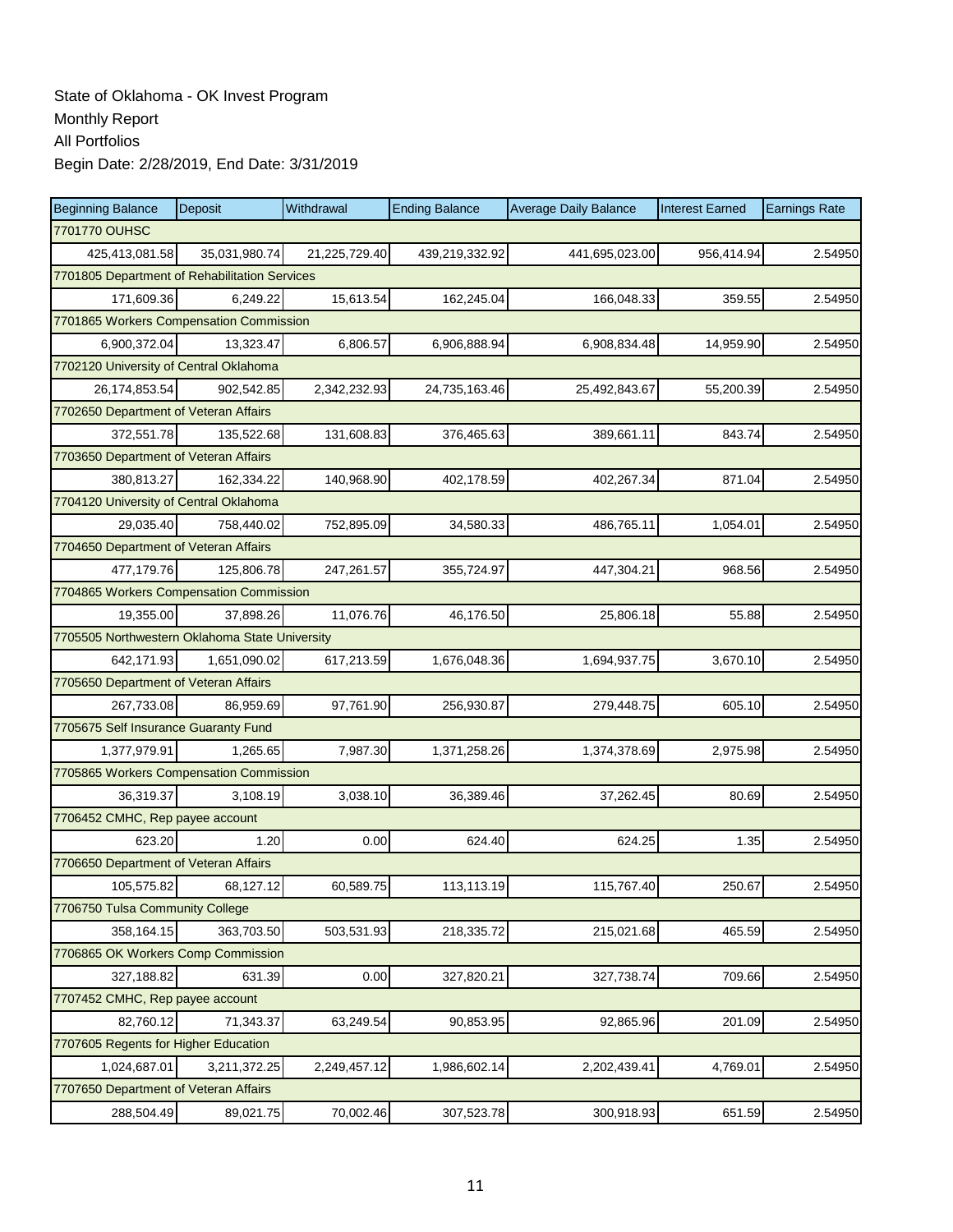| <b>Beginning Balance</b>                     | Deposit      | Withdrawal   | <b>Ending Balance</b> | <b>Average Daily Balance</b> | <b>Interest Earned</b> | <b>Earnings Rate</b> |  |  |
|----------------------------------------------|--------------|--------------|-----------------------|------------------------------|------------------------|----------------------|--|--|
| 7707865 OK Workers Comp Commission           |              |              |                       |                              |                        |                      |  |  |
| 71,746.35                                    | 138.45       | 0.00         | 71,884.80             | 71,866.94                    | 155.62                 | 2.54950              |  |  |
| 7708108 Carl Albert State College            |              |              |                       |                              |                        |                      |  |  |
| 6,335,216.93                                 | 776,053.76   | 563,498.99   | 6,547,771.70          | 6,355,482.78                 | 13,761.71              | 2.54950              |  |  |
| 7708605 Regents for Higher Education         |              |              |                       |                              |                        |                      |  |  |
| 25,782.14                                    | 58.07        | 4,641.67     | 21,198.54             | 24,784.60                    | 53.67                  | 2.54950              |  |  |
| 7709605 Regents for Higher Education         |              |              |                       |                              |                        |                      |  |  |
| 1,693,722.16                                 | 113,224.26   | 0.00         | 1,806,946.42          | 1,767,764.13                 | 3,827.79               | 2.54950              |  |  |
| 7710350 Oklahoma Historical Society          |              |              |                       |                              |                        |                      |  |  |
| 1,233,994.28                                 | 2,381.30     | 0.00         | 1,236,375.58          | 1,236,068.32                 | 2,676.49               | 2.54950              |  |  |
| 7710452 Oklahoma Department of Mental Health |              |              |                       |                              |                        |                      |  |  |
| 936,341.59                                   | 4,172.79     | 39.50        | 940,474.88            | 940,101.18                   | 2,035.63               | 2.54950              |  |  |
| 7710605 Regents for Higher Education         |              |              |                       |                              |                        |                      |  |  |
| 1.699.768.55                                 | 40,397.09    | 0.00         | 1,740,165.64          | 1,726,628.31                 | 3,738.72               | 2.54950              |  |  |
| 7711185 Corporation Commission               |              |              |                       |                              |                        |                      |  |  |
| 74,145,539.64                                | 1,059,391.59 | 1,264,711.25 | 73,940,219.98         | 73,262,241.61                | 158,636.84             | 2.54950              |  |  |
| 7711420 Langston University                  |              |              |                       |                              |                        |                      |  |  |
| 9.264.320.44                                 | 18,386.72    | 2,444,088.50 | 6,838,618.66          | 7,772,489.86                 | 16,830.00              | 2.54950              |  |  |
| 7711452 Griffin Memorial Hospital Rep Payee  |              |              |                       |                              |                        |                      |  |  |
| 43,266.06                                    | 432.75       | 95.96        | 43,602.85             | 43,349.24                    | 93.87                  | 2.54950              |  |  |
| 7711605 Regents for Higher Education         |              |              |                       |                              |                        |                      |  |  |
| 785,466.07                                   | 1,545.15     | 0.00         | 787,011.22            | 786,811.85                   | 1,703.71               | 2.54950              |  |  |
| 7712605 Regents for Higher Education         |              |              |                       |                              |                        |                      |  |  |
| 145,686.05                                   | 366.41       | 0.00         | 146,052.46            | 145,985.99                   | 316.11                 | 2.54950              |  |  |
| 7713605 Regents for Higher Education         |              |              |                       |                              |                        |                      |  |  |
| 27,644,694.80                                | 53,350.83    | 0.00         | 27,698,045.63         | 27,691,161.65                | 59,960.47              | 2.54950              |  |  |
| 7714605 Regents for Higher Education         |              |              |                       |                              |                        |                      |  |  |
| 11,404,343.53                                | 157,992.69   | 0.00         | 11,562,336.22         | 11,510,394.23                | 24,923.79              | 2.54950              |  |  |
| 7715605 Regents for Higher Education         |              |              |                       |                              |                        |                      |  |  |
| 468,980.84                                   | 905.01       | 0.00         | 469,885.85            | 469,769.07                   | 1,017.20               | 2.54950              |  |  |
| 7718605 Regents for Higher Education         |              |              |                       |                              |                        |                      |  |  |
| 4,661,999.33                                 | 1,817,694.35 | 911,999.62   | 5,567,694.06          | 5,199,868.19                 | 11,259.42              | 2.54950              |  |  |
| 7719605 Regents for Higher Education         |              |              |                       |                              |                        |                      |  |  |
| 35,481.23                                    | 128.46       | 0.00         | 35,609.69             | 35,589.24                    | 77.06                  | 2.54950              |  |  |
| 7723623 Seminole State College               |              |              |                       |                              |                        |                      |  |  |
| 579,243.97                                   | 170,892.94   | 259,884.41   | 490,252.50            | 461,576.44                   | 999.46                 | 2.54950              |  |  |
| 7725100 Cameron University                   |              |              |                       |                              |                        |                      |  |  |
| 4,019,629.26                                 | 314,782.58   | 479,548.33   | 3,854,863.51          | 4,045,746.93                 | 8,760.37               | 2.54950              |  |  |
| 7730230 East Central University              |              |              |                       |                              |                        |                      |  |  |
| 13,216,889.97                                | 92,056.50    | 771,877.46   | 12,537,069.01         | 12,716,396.03                | 27,535.18              | 2.54950              |  |  |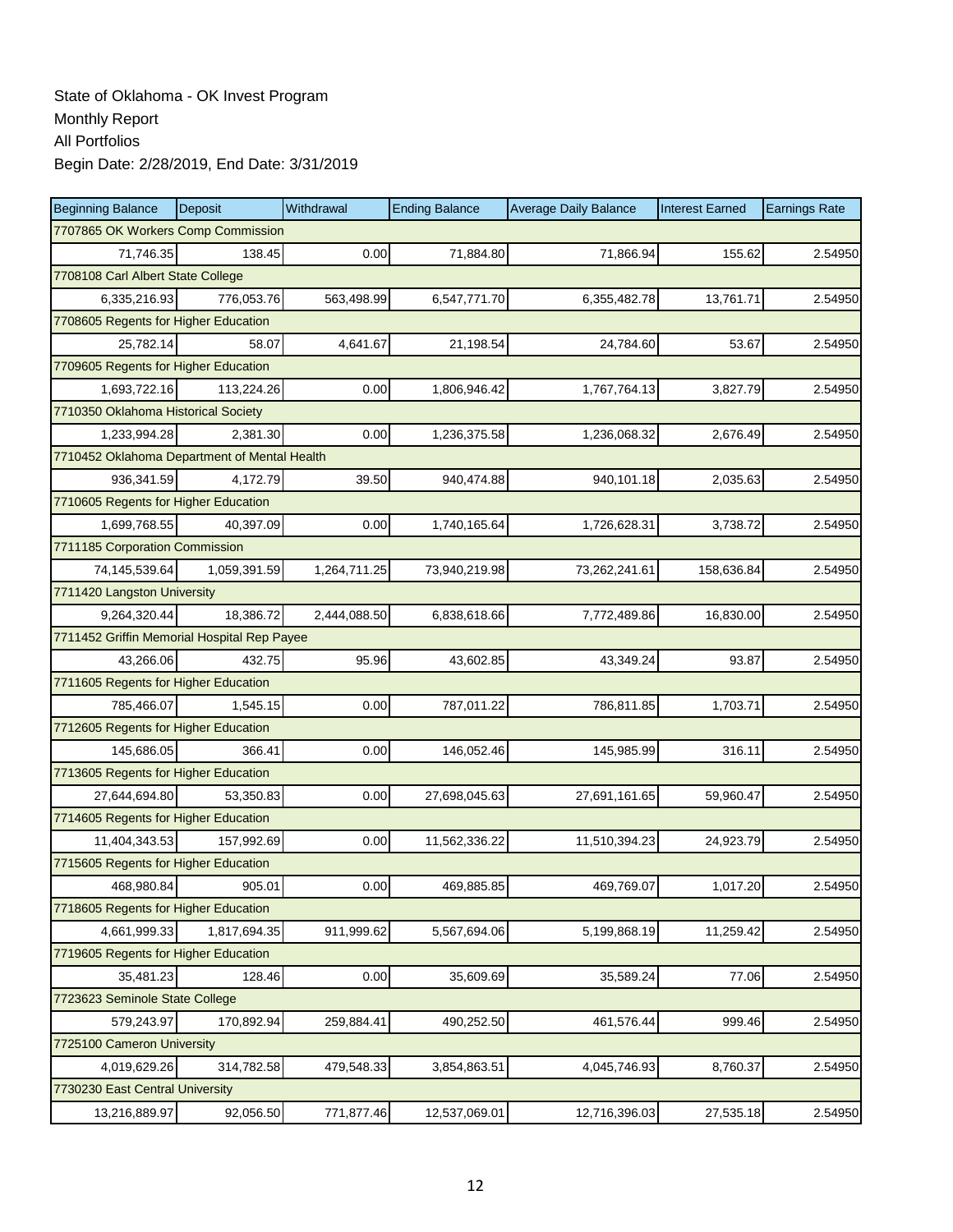| <b>Beginning Balance</b>                       | Deposit      | Withdrawal   | <b>Ending Balance</b> | <b>Average Daily Balance</b> | <b>Interest Earned</b> | <b>Earnings Rate</b> |  |  |  |  |
|------------------------------------------------|--------------|--------------|-----------------------|------------------------------|------------------------|----------------------|--|--|--|--|
| 7730830 Department of Human Services           |              |              |                       |                              |                        |                      |  |  |  |  |
| 158,579.63                                     | 2,042.27     | 9,939.36     | 150,682.54            | 152,737.54                   | 330.73                 | 2.54950              |  |  |  |  |
| 7740605 Regents for Higher Education           |              |              |                       |                              |                        |                      |  |  |  |  |
| 15,972,153.40                                  | 5,386,034.94 | 5,081,208.28 | 16,276,980.06         | 15,874,691.22                | 34,373.93              | 2.54950              |  |  |  |  |
| 7741241 Redlands Community College             |              |              |                       |                              |                        |                      |  |  |  |  |
| 1,061,556.41                                   | 425,169.70   | 267,223.41   | 1,219,502.70          | 1,146,335.23                 | 2,482.19               | 2.54950              |  |  |  |  |
| 7745605 Regents for Higher Education           |              |              |                       |                              |                        |                      |  |  |  |  |
| 177,119.05                                     | 149,211.47   | 324,000.00   | 2,330.52              | 88,730.46                    | 192.13                 | 2.54950              |  |  |  |  |
| 7747470 Murray State College                   |              |              |                       |                              |                        |                      |  |  |  |  |
| 909,441.73                                     | 2,154,442.69 | 548,971.36   | 2,514,913.06          | 1,443,944.82                 | 3,126.62               | 2.54950              |  |  |  |  |
| 7750350 Oklahoma Historical Society            |              |              |                       |                              |                        |                      |  |  |  |  |
| 1,036,680.14                                   | 916.76       | 34,046.75    | 1,003,550.15          | 1,019,922.29                 | 2,208.47               | 2.54950              |  |  |  |  |
| 7750531 Rose State College                     |              |              |                       |                              |                        |                      |  |  |  |  |
| 10,655,734.75                                  | 3,865,099.82 | 657,073.44   | 13,863,761.13         | 12,892,595.87                | 27,916.71              | 2.54950              |  |  |  |  |
| 7751485 Northeastern State University          |              |              |                       |                              |                        |                      |  |  |  |  |
| 16,806,901.69                                  | 3,783,386.73 | 1,531,985.17 | 19,058,303.25         | 16,692,998.77                | 36,145.83              | 2.54950              |  |  |  |  |
| 7752485 Northeastern State University          |              |              |                       |                              |                        |                      |  |  |  |  |
| 2,669,481.25                                   | 5,151.42     | 0.00         | 2,674,632.67          | 2,673,967.97                 | 5,790.02               | 2.54950              |  |  |  |  |
| 7765665 Southwestern Oklahoma State University |              |              |                       |                              |                        |                      |  |  |  |  |
| 4,665,738.10                                   | 4,936,207.68 | 2,953,000.59 | 6,648,945.19          | 3,518,894.50                 | 7,619.56               | 2.54950              |  |  |  |  |
| 7790041 Western Oklahoma State University      |              |              |                       |                              |                        |                      |  |  |  |  |
| 56,386.33                                      | 46,682.83    | 48,209.33    | 54,859.83             | 46,964.03                    | 101.69                 | 2.54950              |  |  |  |  |
| 7790230 East Central University                |              |              |                       |                              |                        |                      |  |  |  |  |
| 433,309.78                                     | 169,092.17   | 127,696.47   | 474,705.48            | 378,167.44                   | 818.86                 | 2.54950              |  |  |  |  |
| 7790241 Redlands Community College             |              |              |                       |                              |                        |                      |  |  |  |  |
| 62,856.58                                      | 110,500.12   | 40,618.48    | 132,738.22            | 105,213.53                   | 227.82                 | 2.54950              |  |  |  |  |
| 7790470 Murray State College                   |              |              |                       |                              |                        |                      |  |  |  |  |
| 4,795.86                                       | 40,726.34    | 1,918.35     | 43,603.85             | 18,168.47                    | 39.34                  | 2.54950              |  |  |  |  |
| 7790485 Northeastern State University          |              |              |                       |                              |                        |                      |  |  |  |  |
| 1,645,508.02                                   | 295,799.09   | 543,965.44   | 1,397,341.67          | 1,603,088.39                 | 3,471.21               | 2.54950              |  |  |  |  |
| 7790490 Northern Oklahoma College              |              |              |                       |                              |                        |                      |  |  |  |  |
| 605,643.55                                     | 406,624.87   | 212,393.13   | 799,875.29            | 659,843.71                   | 1,428.78               | 2.54950              |  |  |  |  |
| 7790660 Southeastern State University          |              |              |                       |                              |                        |                      |  |  |  |  |
| 315,890.74                                     | 3,959.55     | 288,187.85   | 31,662.44             | 257,398.82                   | 557.35                 | 2.54950              |  |  |  |  |
| 7790665 Southwestern Oklahoma State University |              |              |                       |                              |                        |                      |  |  |  |  |
| 785,779.00                                     | 762,335.11   | 415,497.78   | 1,132,616.33          | 1,005,369.97                 | 2,176.96               | 2.54950              |  |  |  |  |
| 7805370 OIFA                                   |              |              |                       |                              |                        |                      |  |  |  |  |
| 102.22                                         | 0.20         | 0.00         | 102.42                | 102.39                       | 0.22                   | 2.54950              |  |  |  |  |
| 7823740 OCIA 2008B Reserve Fund                |              |              |                       |                              |                        |                      |  |  |  |  |
| 650.42                                         | 1.26         | 0.00         | 651.68                | 651.52                       | 1.41                   | 2.54950              |  |  |  |  |